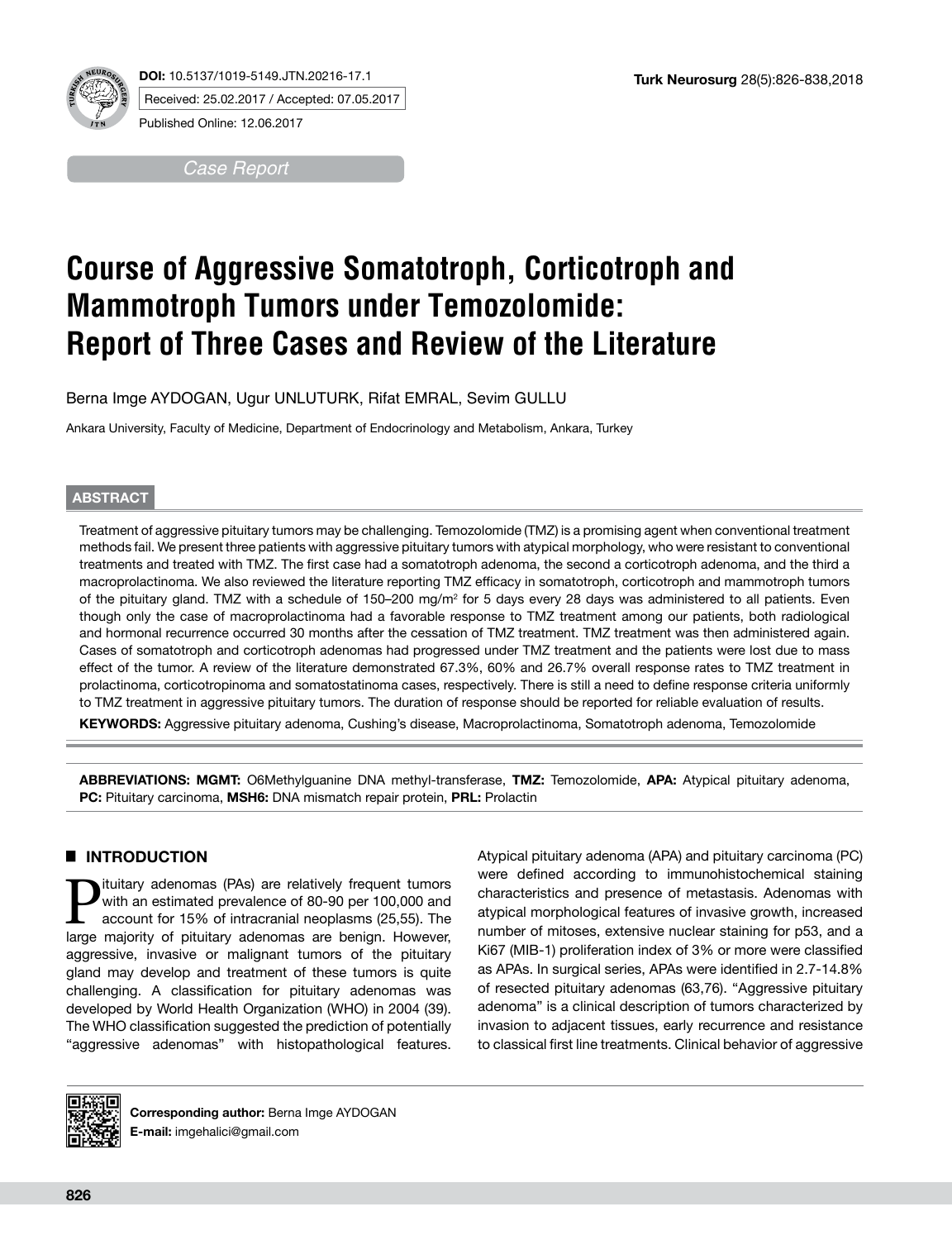adenomas is different from both benign and malign adenomas and they can be considered as an intermediate form. APAs may not be aggressive tumors and also aggressive adenomas may not be APAs. However, atypical histopathology according to WHO criteria was suggested as an independent risk factor for aggressive tumor behavior (1).

PCs and aggressive/atypical adenomas are usually resistant to conventional treatments and have poor prognosis (33,68,76). Conventional chemotherapeutic drugs do not have impact on survival and tumor recurrence in these tumors (33,68). Thus, PCs /APAs require additional treatment modalities when residual or recurrent tumors are resistant to classical treatment options.

Temozolomide (TMZ) is an orally administered, secondgeneration, alkylating chemotherapeutic drug capable of crossing the blood-brain barrier (5). The principal mechanism responsible for the cytotoxicity of TMZ is the methylation of deoxyribonucleic acid (DNA) that results in strand breaks and cell death (42). TMZ was shown to be a promising chemotherapeutic drug for salvage therapy of aggressive adenomas and PCs. In the last decade, TMZ treatment has been used in aggressive pituitary adenomas and carcinomas that were resistant to classical treatment options. Since the first case of aggressive pituitary adenoma was treated with TMZ, more than 100 cases of pituitary tumors including PCs and aggressive adenomas managed with TMZ have been reported (16,79). Even though these case reports and small series have shown that TMZ could be an alternative treatment option for PCs and aggressive adenomas, there is still a need for more experience in using this drug due to the heterogeneous and limited number of results among same pituitary tumor types. Experience with somatotropinomas is especially limited with only fourteen cases and not sufficient to create a general impression (6,7,12,27,43,50,72).

We therefore present our experience with TMZ in the management of three aggressive pituitary adenomas, somatotroph, corticotroph and mammotroph tumors, refractory to conventional treatment strategies. In addition, we reviewed the literature reporting TMZ efficacy in these tumors.

# █ **CASE REPORTS**

#### **Case 1**

The first patient was a 55-year-old man who had an invasive growth hormone (GH)-secreting pituitary macroadenoma. He presented in September 2006 with headache, visual loss, perspiration, enlarged hands and feet. Physical examination demonstrated macroglossia, enlargement of hands and feet, prognathism, frontal bossing, mandibular enlargement and teeth separation. His pulse rate was 78 beats per minute and blood pressure was 150/90 mm Hg. On laboratory examination, the serum IGF-1 level was 691 ng/ml (normal range [N]; 94-284) and GH level was 2.7 mcg/L (N, 0-6.7 mcg/L). The GH level was not suppressed  $(> 1.9 \text{ mca/L})$  after a 75-gram oral glucose load. Pituitary magnetic resonance imaging (MRI) revealed a giant macroadenoma with suprasellar extension and invasion of the right sphenoid sinus.

He underwent transnasal/transsphenoidal (TN/TS) pituitary adenomectomy. The resected tissue was a GH-secreting adenoma with 10% Ki67 proliferation index and extensive p53 staining. O-6-methylguanine-DNA methyltransferase (MGMT) immunostaining was not available.

In October 2008, laboratory examination showed an elevated insulin-like growth factor-1 (IGF-1) level (352 ng/ml). Pituitary MRI demonstrated a 20 mm recurrent adenoma. Octreotide LAR treatment at a dose of 20 mg per month was initiated. He underwent right pterional craniotomy in April 2009 and stereotactic radiosurgery in July 2009 (14 Gy)(Gamma Knife, Elekta Instruments, and Stockholm, Sweden). Although octreotide LAR was continued at a dose of 30 mg/month, neither hormonal nor tumoral response was achieved. Temozolomide treatment was started at a dose of 200 mg/ m2 /day, for 5 days every 28 days. During the first six cycles, tumor growth was stabilized but progression occurred despite the continuation of treatment at the 12<sup>th</sup> month of treatment (Figure 1A, B). He died because of local tumor effects.

#### **Case 2**

A 29-year-old man presented with loss of libido and malaise. On physical examination, his blood pressure was 130/90 mm Hg and pulse rate was 84 beats per minute. He had abdominal purple blue wide striae, proximal muscle weakness and facial plethora. Laboratory investigations showed elevated urinary free cortisol level of 138 mcg/24 hrs (normal range [N]; 10- 80 mcg/24 hrs). Cortisol suppression was not obtained after overnight 1 mg and subsequent 2 mg (classical two days) dexamethasone suppression tests (30.2 mcg/dl and 26.6 mcg/dl respectively). Plasma adrenocorticotropic hormone (ACTH) level was normal (32 pg/ml, N;7.2-63.3 pg/ml). Pituitary MRI revealed a macroadenoma 24 mm in diameter, invading the left cavernous sinus and internal carotid artery (ICA) (Figure 2A-C). The visual field was normal. Adrenal computed tomography (CT) showed normal adrenal glands. These findings indicated ACTH-dependent Cushing's disease. The patient underwent TN/TS pituitary adenomectomy. Histopathological examination showed a 99% ACTH-positive adenoma with 10% Ki67 proliferation index and extensive p53 staining.

Postsurgical pituitary MRI revealed a residual mass adjacent to the left ICA. Stereotactic radiosurgery (25Gy) (CyberKnife, Accuray, Sunnyvale, California, USA) was used for the patient due to the presence of a residual tumor on pituitary MRI and left eyelid ptosis. After this treatment, the ptosis regressed dramatically. Four months later, Pasireotide (600 μg, subcutaneously, twice daily) treatment was started. The only side effect of pasireotide was mild hyperglycemia that responded to oral antidiabetic treatment. At the second month of pasireotide therapy, right eyelid ptosis occurred. Pituitary MRI showed that the residual mass on the left side had totally disappeared but there was a new macroadenoma located on the right side of the adenohypophysis (Figure 2A-C). Radiotherapy was not planned again because of the short time period after the first session of Cyber Knife and possible side effects on the optic chiasm. The patient underwent a second TN/TS adenomectomy. Immunohistochemistry revealed extensive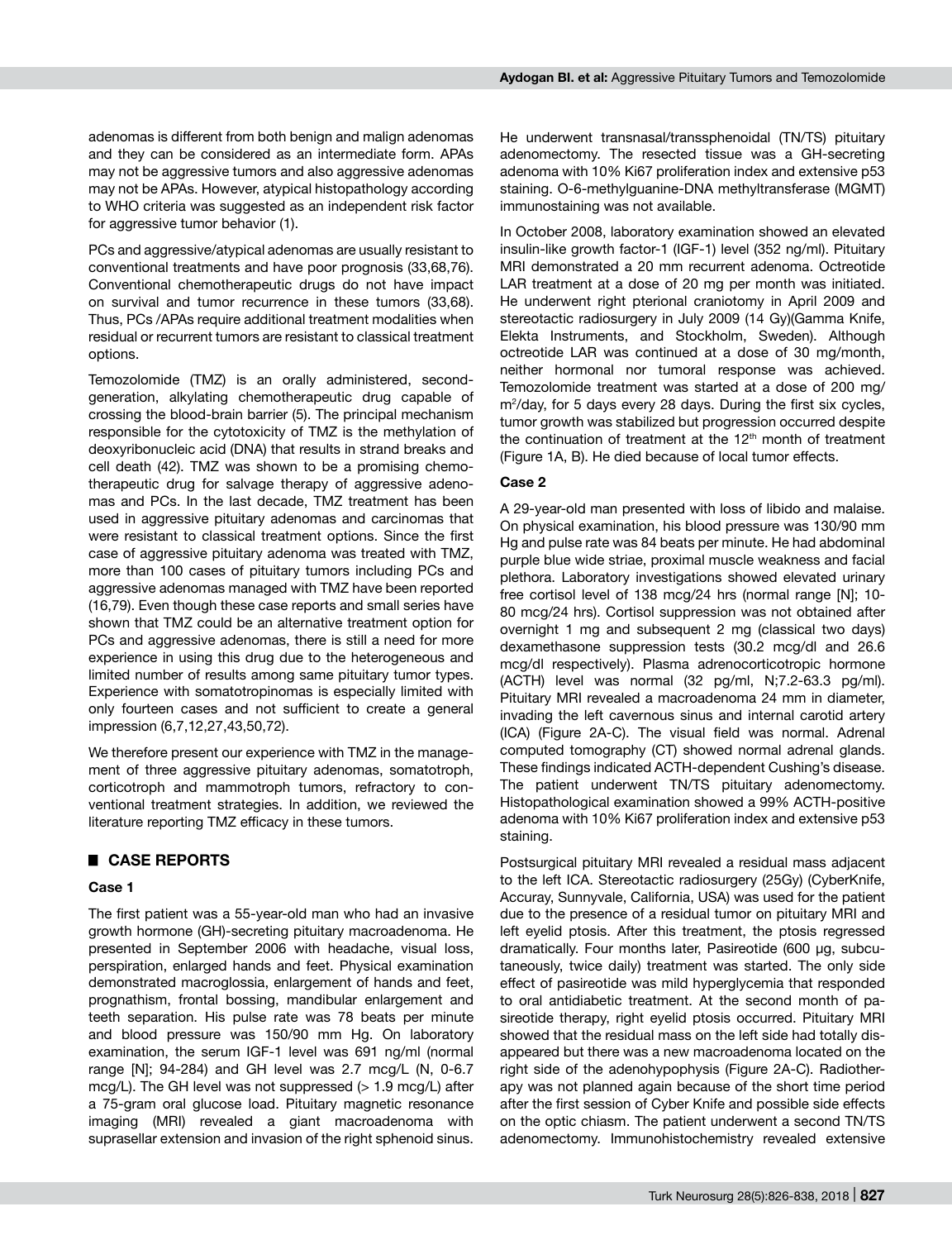

**Figure 2: A)** At the time of diagnosis; T1-weighted MRI revealed a macroadenoma 24 mm in diameter, invading the left cavernous sinus and internal carotid artery (ICA). **B)** Six months after the first session of Cyber Knife; T1-weighted MRI revealed a new adenoma located at the right side of the pituitary invading the right cavernous sinus. **C)** After second TN/TS adenomectomy; T1-weighted MRI revealed a large cavitation area after total resection of adenoma, showing no residual tumor.

p53 staining (>50%) and 15% Ki67 proliferation index. MGMT staining was not available.

Although no mass was observed on pituitary MRI (Figure 2A-C), the postoperative clinical picture of patent were consistent with residual disease and the level of urinary free cortisol was 968 nmol/day (N; 38-208). Temozolomide treatment was started at a dose of 200 mg/m<sup>2</sup>/day, for 5 days every 28 days. After three cycles of TMZ, response evaluation showed progressive disease. Urinary free cortisol level was 8658 nmol/ day (N; 38-208) and ACTH level was elevated to 197 pg/ml (N; 7.2-63.3). Pituitary MRI revealed a recurrent mass at the left side of the pituitary. TMZ was no longer continued because of unresponsiveness. The only side effect of TMZ was mild nausea. Left eyelid ptosis relapsed and CyberKnife treatment was applied again. The ptosis regressed after radiosurgery, but hormonal and radiological evidence of disease persisted. The patient was lost due to massive pulmonary thromboembolism.

#### **Case 3**

A 65-year-old woman presented with headache and a previous history of macroprolactinoma in November 2011. On physical examination, her blood pressure was 120/75 mm Hg and the pulse rate was 70 beats per minute. She had right eyelid ptosis and visual disturbances. Computerized visual field test revealed bitemporal superior quadranopia.

In her medical history; she had been treated with TN/TS pituitary adenomectomy in 1982. Because of tumor progression under bromocriptine treatment, she underwent right frontotemporal/orbitozygomatic craniotomy in 2005. Histology demonstrated a 90% prolactin (PRL)-positive tumor with 10% Ki67 proliferation index. One year later, pituitary MRI revealed a 38 mm adenoma invading the right cavernous sinus and compressing the optic chiasm. Right frontotemporal craniotomy and subtotal tumor excision was performed. In 2010, she was treated with stereotactic radiosurgery (14 Gy, Gamma Knife, Elekta Instruments, Stockholm, Sweden) because of tumor recurrence under bromocriptine treatment.

Radiological and biochemical progression was demonstrated under high dose (7 mg/week) cabergoline therapy in February 2012. Pituitary MRI revealed a 16 mm adenoma adjacent to right cavernous sinus (Figure 3A-C). Her prolactin level was 1012 ng/ml (N; 2.7-19.6). TMZ treatment was started at 200 mg/m2 /day for 5 days every 28 days. After six cycles of TMZ, PRL level decreased to 60 ng/ml and continued to fall after the cessation of therapy. Pituitary MRI revealed significant cystic degeneration of tumor with no decrease in tumor size (Figure 3A-C). Cabergoline was restarted at 1 mg/week dose. PRL level decreased to normal range two months after discontinuation of TMZ. Thirty-six months after cessation of TMZ, rapid elevation in PRL level (2877 ng/ml) and progression of tumor with increased solid component on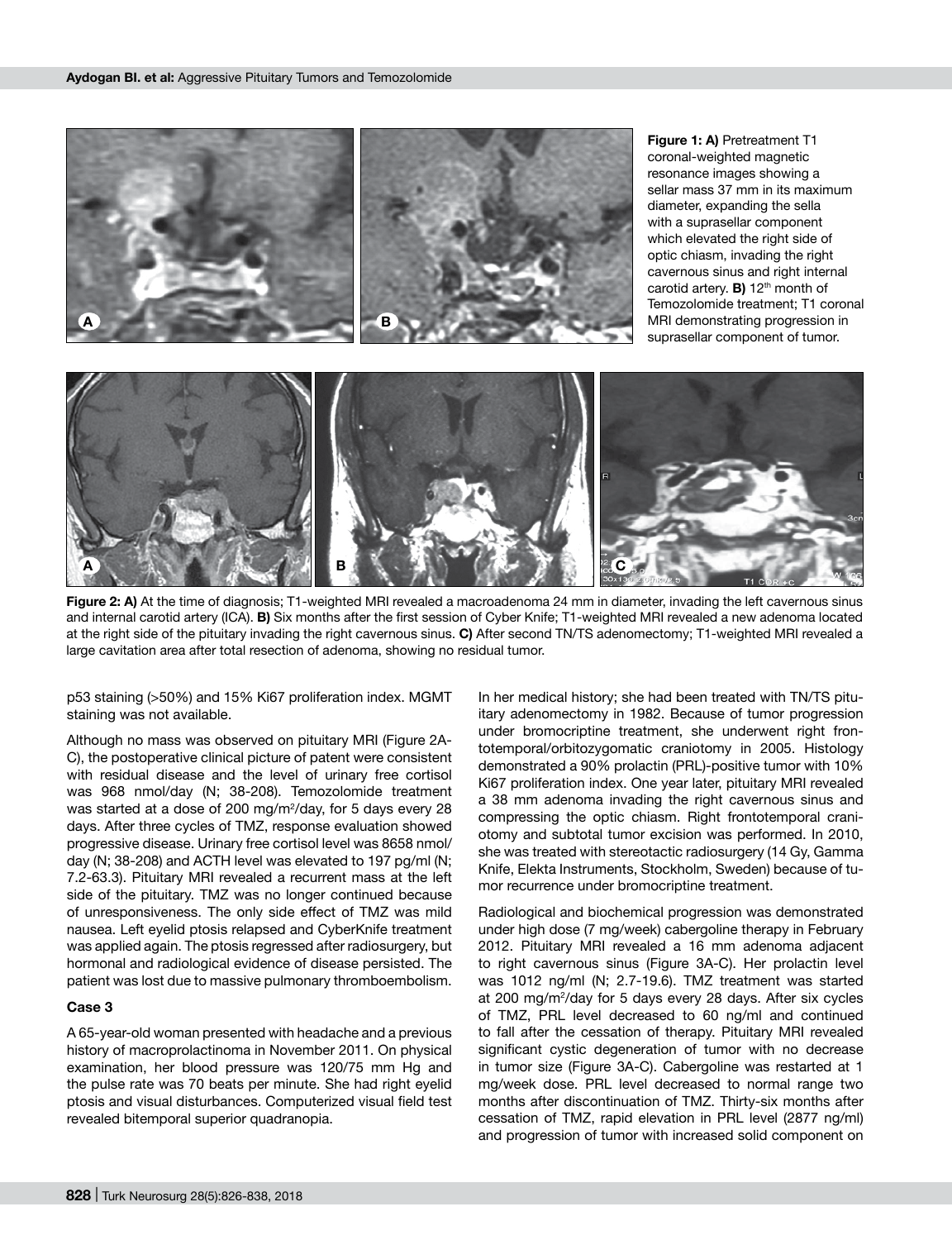

Figure 3: A) Pre-treatment MRI; T1-weighted MRI of the sellar and parasellar regions revealed a 17 mm macroadenoma invading the right cavernous sinus and compressing the optic chiasm. **B)** After three cycles of TMZ; T1-weighted MRI revealed cystic and hemorrhagic changes in adenoma and reduction of solid component of tumor. **C)** After TMZ retreatment MRI; T1-weighted MRI revealed a 32 mm tumor at the right temporal lobe extending from the sella.

MRI were observed. The cabergoline dose was increased to 7 mg/week but no response was seen. TMZ was restarted at 200 mg/m2 /day, for 5 days every 28 days. After three cycles of TMZ, response evaluation revealed tumor progression on pituitary MRI and increased PRL level (3700 ng/ml) (Figure 3A-C). Surgery was recommended but the patient did not accept any medical or surgical treatment.

## █ **DISCUSSION**

Several cases with aggressive pituitary adenoma or carcinoma treated with TMZ have been published during the last decade with an estimated 60-70% response rate (13,60). Favorable results were usually reported in macroprolactinomas and adrenocorticotropinomas (12,13,30,60,73). Low expression of MGMT, which is a DNA repair protein and reverses methylation caused by TMZ, was suggested as a predictor of good response to TMZ (35).

Management of macrosomatotropinoma may be more challenging, because 40-60% of them cannot be controlled with surgery, and recurrence of tumor initially thought to be cured by surgery was reported in approximately 10% of cases (8,44). However, tumor growth after radiotherapy is seen in less than 1% of patients (8). Experience with TMZ in somatotroph adenomas is limited due to low frequency of resistance to standard treatments or reporting bias. We found fourteen somatotroph tumors treated with TMZ in the literature (Table I) (6,7,12,27,43,50,72). Bengtsson et al. reported two complete and two partial responses to TMZ among six somatotroph tumors (outcome data was available for five patients) including three aggressive adenomas and three PCs (7). Partial response was seen in two aggressive tumors (one had a shift from PRL to GH secretion) and complete response with normal IGF-1 levels in two carcinomas (one had a shift from PRL to GH secretion). Efficacy of TMZ was also reported in PCs with no relapse at 48 and 91 months of therapy. One of those aggressive adenomas and both of PCs had low (9%) MGMT immunoexpression. The remaining adenoma with partial response had heterogeneous MGMT immunoexpression (9-100%) and tumor recurrence occurred at 15<sup>th</sup> month of TMZ treatment. A somatotroph PC with high MGMT expression (90%) was reported to progress under TMZ treatment. These data may reflect the impact of lower MGMT expression as a good prognostic marker for TMZ response in aggressive macrosomatostatinomas. All other reports of somatotroph adenomas revealed unresponsiveness to TMZ therapy (6,12,27,40,43,50,72). Previously, low MGMT immunoexpression was demonstrated in a majority of somatotroph tumors (83.3%), including tumors with high Ki-67 labeling index (80). However, two of the reported MGMT negative somatotroph adenomas were non-responders, raising the concerns about significance of MGMT status (7,12,27).

In our case with aggressive somatotroph adenoma, tumor size and IGF-1 level were stable until the sixth cycle of TMZ therapy, but rapid progression occurred thereafter. Consequently, according to the current review of the literature including the present case, the response rate to TMZ among aggressive somatotroph adenomas was 26.7% (4/15 of cases).

Corticotroph adenomas are more aggressive tumors compared to other pituitary neoplasms (23,26). The five-year mortality rate has been reported as high as 50% for untreated patients (59). Remission after surgical therapy is achieved in 65-90% of ACTH-secreting pituitary microadenomas and as low as 25-30% of macroadenomas in some series (9,10,19). Relapse rate in ten years is also higher for macroadenomas (%12-36 vs. %10-20) (9). When residual or recurrent disease is observed; radiotherapy/radiosurgery, medical treatment (somatostatin receptor analogues) and bilateral adrenalectomy are the treatment options. A subgroup of corticotroph tumors is resistant to all conventional therapies. Approximately 50% of patients cannot be cured with repeated surgery (64). When the MGMT status of invasive and recurrent corticotroph adenomas was investigated, low immunoexpression was demonstrated in 60% and 86% of these tumors, respectively (66). Nelson syndrome and Crooke cell macroadenomas were also reported to have low MGMT expression in most cases (66,71). According to these limited data, TMZ has been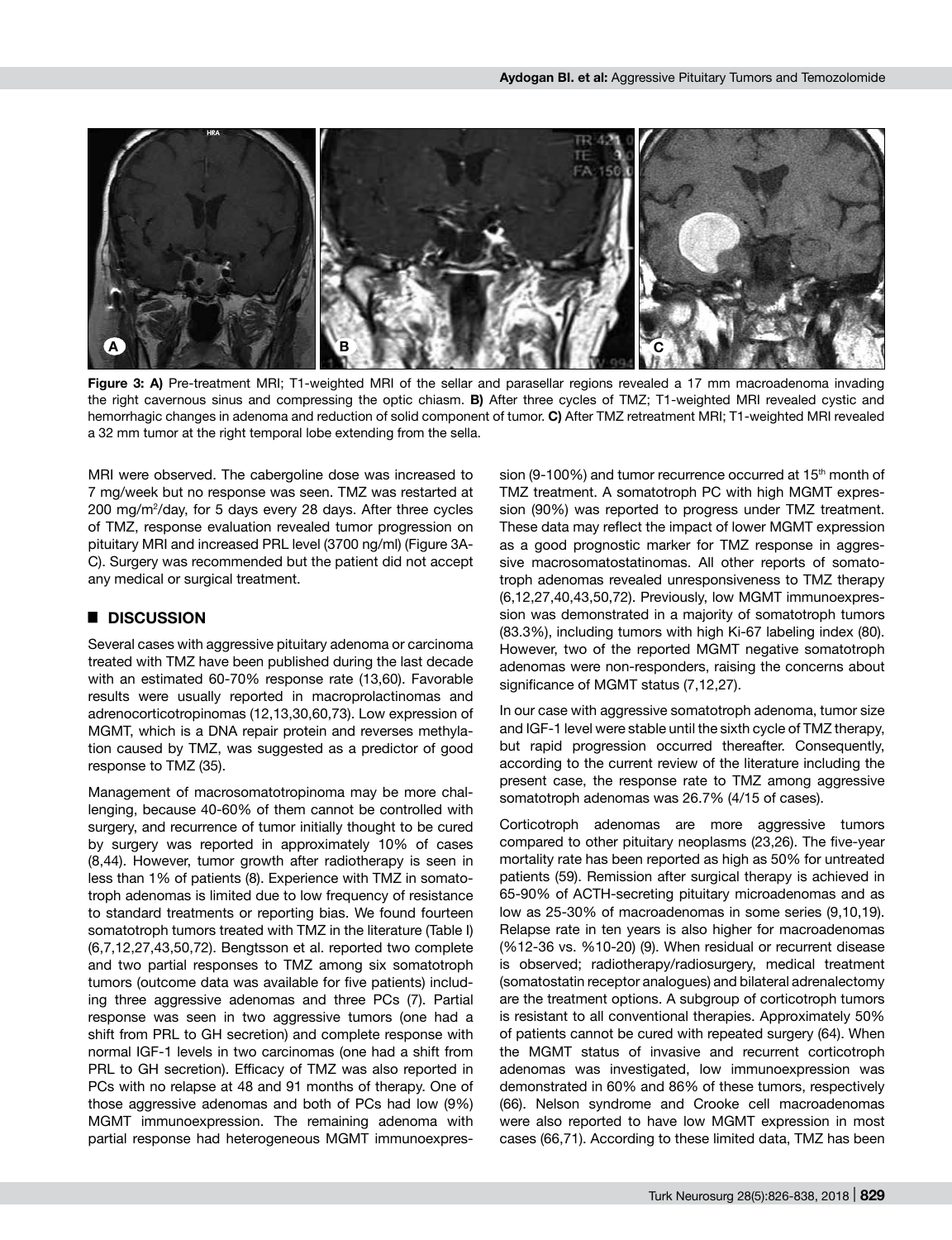suggested as a salvage therapy for recurrent or incurable Cushing disease. Approximately 70% of Cushing's disease patients have been reported to be responsive to TMZ (29). Depending on the previous case reports, the sensitivity and specificity of the MGMT status in predicting TMZ responsiveness of corticotroph tumors was reported to be 80% and 70% respectively (2).

Forty-nine cases of corticotroph tumors treated with TMZ have been reported in the literature so far (Table II). Among them, 25 PR and 5 CR were noted (Table II). Consequently, according to the current review of the literature, including the present case, the frequency of complete and partial response to TMZ among aggressive corticotroph tumors was 10% and 50%, respectively. The duration of response was unavailable or quite limited for most cases. The longest lasting effect of TMZ in a corticotroph tumor was 30 months after stopping therapy (12). Five patients had complete response under TMZ treatment (16,29,41,71). One of them had an MGMT positive tumor and others had negative or low MGMT immunoexpression. Eight partial responders were reported to have low or negative MGMT immunoexpression (Table II). Three patients were reported to be non-responders despite negative to low MGMT staining. Unfortunately, MGMT status was not available in the remaining twelve patients, including the present case (Table II).

Approximately 90% of prolactinomas are responsive to dopamine agonists (49). Aggressive macroprolactinomas are described as dopamine agonist resistant tumors. In most cases, resistance to dopamine agonists develop due to patient incompliance or estrogen replacement (48). Moreover, malignant transformation of the tumor is also reported (31). In cabergoline resistant tumors, surgery generally fails to normalize PRL. TMZ was shown to have efficacy on aggressive macroprolactinomas and is recommended for the treatment of malignant prolactinoma in the recent clinical practice guideline of the Endocrine Society (45). In the literature, according to our best knowledge, 45 aggressive macroprolactinomas treated with TMZ have been reported (Table III). Only three patients (6.5%) achieved complete response and all of them had negative/low MGMT immunoexpression (7,22,24,29). Excitingly, one patient was reported to be in remission at 91 months follow-up (7). Twenty-eight patients (60.8%) were partial responders. Four patients with negative MGMT immunoexpression were resistant to TMZ (16,29,40,61). The MGMT status was unknown in 15 tumors. Even though a partial response under TMZ treatment was achieved initially in the present case with prolactinoma, recurrence was seen after cessation of treatment and tumor progression was detected with re-treatment. Campderá et al. also reported unresponsiveness to second course of TMZ treatment in two previously responsive patients (15). Recently, Strowd et al. reported a case of recurrent macroprolactinoma re-treated with TMZ (69). They observed rapid PRL reduction and partial response on MRI after four cycles. Long term follow-up after re-treatment was not available.

| Author, year                   | Age<br>(years)               | Sex                      | <b>Type</b>                          | <b>Other treatments</b>                                                                        | <b>MGMT status</b><br>(IHC)                           | <b>TMZ Dose and cycles Response</b>                                                                                             |                                            |
|--------------------------------|------------------------------|--------------------------|--------------------------------------|------------------------------------------------------------------------------------------------|-------------------------------------------------------|---------------------------------------------------------------------------------------------------------------------------------|--------------------------------------------|
| McCormack et al. (43);<br>2009 | 48                           | м                        | <b>PA</b>                            | PS, RT, SLA, DA                                                                                | Positive                                              | 150 mg/m <sup>2</sup> , 3 c                                                                                                     | <b>NR</b>                                  |
| Morin et al. (50); 2012        | 22                           | М                        | <b>PA</b>                            | PS, RT, Pegvisomant                                                                            | NA                                                    | 200 mg/m <sup>2</sup> , 5 c                                                                                                     | NR.                                        |
| Batisse et al. (6); 2013       | 47                           | М                        | PA                                   | PS, RT, SLA, Cisplatin,<br>Adriamycin                                                          | High (90%)                                            | 200 mg/m <sup>2</sup> , 3 c                                                                                                     | NR.                                        |
|                                | 54                           | F                        | PC                                   | PS, RT, SLA                                                                                    | 68%                                                   | 150-200 mg/m <sup>2</sup> , 7 c                                                                                                 | NR(SD)                                     |
| Ghazi et al. (27); 2015        | 39                           | М                        | <b>PA</b>                            | <b>PS</b>                                                                                      | Negative                                              | 150 mg/m <sup>2</sup> , 8 c                                                                                                     | NR.                                        |
| Bengtsson et al.*(7);<br>2015  | $31**$<br>$13**$<br>46<br>40 | F.<br>F<br>м<br>F        | <b>PA</b><br><b>PA</b><br>PC.<br>PC. | PS, RT, SLA, lomustine<br>PS, RT, DA, SLA, lomustine<br>PS, RT, SLA, Pegvisomant<br>PS, RT, DA | Heterogeneous<br>High (95%)<br>High (90%)<br>Low (9%) | 150-200 mg/m <sup>2</sup> , 6 c<br>150-200 mg/m <sup>2</sup> , NA<br>150-200 mg/m <sup>2</sup><br>150-200 mg/m <sup>2</sup> , 6 | <b>PR</b><br><b>NA</b><br><b>NR</b><br>CR. |
| Bruno et al. (12); 2015        | 34                           | F                        | <b>PA</b>                            | PS, SLA, DA                                                                                    | Negative                                              | 320 mg/d, 4 c                                                                                                                   | NR.                                        |
| Losa et al. (41), 2015         | NA.<br><b>NA</b>             | NA.<br>NA.               | <b>NA</b><br><b>NA</b>               | <b>NA</b><br>NA.                                                                               | NA.<br>NA                                             | 150-200 mg/m <sup>2</sup> , NA<br>150-200 mg/m <sup>2</sup> , NA                                                                | NR (SD)<br>NR (SD)                         |
| М<br><b>PA</b><br>Our patient  |                              | PS, RT, SLA, Pegvisomant | NA.                                  | 200 mg/m <sup>2</sup> , 3 c                                                                    | <b>NR</b>                                             |                                                                                                                                 |                                            |

**Table I:** Case Reports and Series of Temozolomide Treatment in Somatotroph Tumors

F: Female, M: Male, PC: Pituitary carcinoma, PA: Pituitary adenoma, PS: Pituitary surgery, RT: Radiotherapy, DA: Dopamine agonist, *SLA: Somatostatin ligand antagonist, KNZ: Ketoconazole; NA: Not available, NR: Non-responder, PR: Partial response, CR: Complete response, SD: Stable disease.*

\**Two patients with prolactinoma with further GH secretion from this series are given in Table III. One of the cases was also reported by Hagen et al. in 2009 (28). \*\*These two patients were previously reported by Asimakopoulou et al. in 2014 (4).*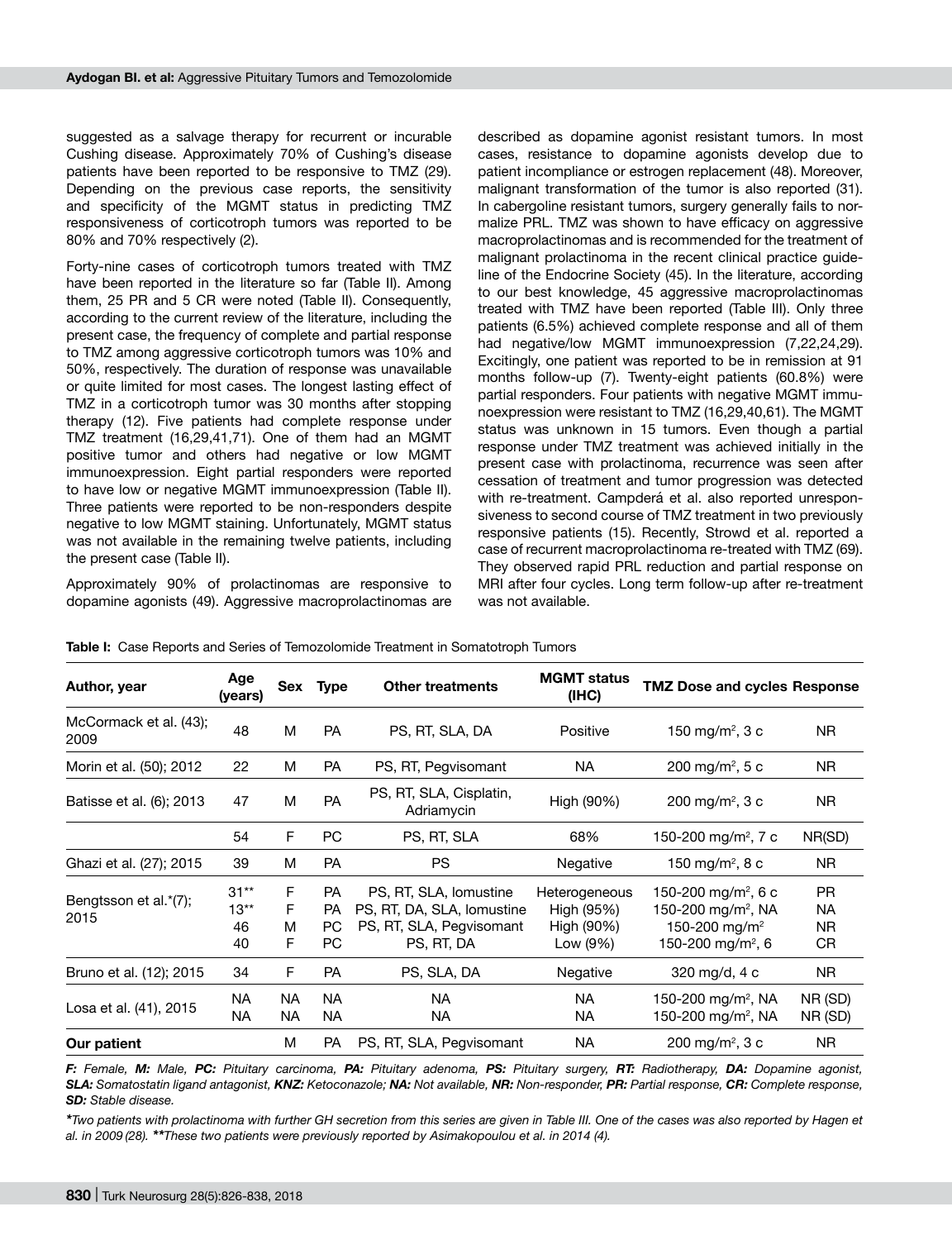| Table II: Case Reports and Series of Temozolomide Treatment in Corticotroph Tumors |                           |         |                                                                                              |                                                              |                                                    |                                                                                                                                                                   |                                                         |
|------------------------------------------------------------------------------------|---------------------------|---------|----------------------------------------------------------------------------------------------|--------------------------------------------------------------|----------------------------------------------------|-------------------------------------------------------------------------------------------------------------------------------------------------------------------|---------------------------------------------------------|
| Author, year                                                                       | Age                       | Sex     | Subtype                                                                                      | Other treatments                                             | MGMT status (IHC)                                  | TMZ Dose and cycles                                                                                                                                               | Response                                                |
| Kovacs et al* (35), 2008                                                           | 38                        | Σ       | PC, Silent                                                                                   | 군<br>တ္က်                                                    | 高元                                                 | $\infty$<br>50-200 mg/d,                                                                                                                                          | $\frac{\alpha}{2}$                                      |
| Moyes et al. (52), 2009                                                            | 3                         | Щ       | (Nelson's)<br>Æ                                                                              | а<br>PS, RT, DA,                                             | Negative                                           | 200 mg/m <sup>2</sup> , 6                                                                                                                                         | Æ                                                       |
| Mohammed et al. (47), 2009                                                         | 38                        | ш∑      | Crooke cell)<br>Crooke cell)<br>$\widetilde{\mathbb{R}}$ $\widetilde{\mathbb{R}}$            | Surgery, RT                                                  | Negative<br>Positive                               | ပေ<br>150-200 mg/m <sup>2</sup> , 12<br>$\frac{2}{1}$<br>150-200 mg/m <sup>2</sup> ,                                                                              | E E                                                     |
| Takeshita et al. (71), 2009                                                        | $\frac{4}{6}$             | ட       | C (Crooke cell)<br>$PA \rightarrow P$                                                        | PS, RT, DA, SRL, glitazone,<br>mitotane                      | $\sum_{i=1}^{\infty}$                              | 150 mg/m <sup>2</sup> ,18 +****                                                                                                                                   | $\mathfrak{E}$                                          |
| 2010<br>Bush et al.(13),                                                           | ₹                         | ≸       | ₹                                                                                            | PS, RT                                                       | $\overline{C}$                                     | 150-200 mg/m <sup>2</sup> , 11                                                                                                                                    | $\mathbf{E}$                                            |
| Raverot et al. (61), 2010                                                          | <b>22822</b>              | ⋝⋝╙⋝    | ဥ<br>ဥ<br>준<br>₫                                                                             | PS, RT, Mitotane<br>PS, RT, BA<br>PS, RT, Mitotane<br>PS, RT | Intermediate<br>Intermediate<br>Negative<br>$\sim$ | $\frac{1}{4}$<br>150-200 mg/m <sup>2</sup> , 6<br>4<br>$\overline{ }$<br>150-200 mg/m <sup>2</sup> ,<br>150-200 mg/m <sup>2</sup> ,<br>50-200 mg/m <sup>2</sup> , | $\mathbf{f}$<br><u>또 운</u><br>$\frac{\alpha}{Z}$        |
| Curto et al.(21), 2010                                                             | 42                        | Σ       | <b>PC</b>                                                                                    | PS, RT                                                       | $\overline{\mathsf{S}}$                            | $150$ mg/m <sup>2</sup> , $6$                                                                                                                                     | Æ                                                       |
| $al. (11), *2010$<br>$\vec{v}$<br><b>Bode</b>                                      | 45                        | ட       | <b>PC</b>                                                                                    | Glitazone<br>BA, SRL,<br>F.<br>တ်                            | ≨                                                  | 150 mg/m <sup>2</sup> , 12                                                                                                                                        | Æ                                                       |
| Losa et al.(41), 2010                                                              | <b>3353</b>               | ∑ ⊥ ∟ ∑ | <b>PC</b><br>준<br>$\mathbb{E}% _{A}^{\ast }=\mathbb{E}_{A}\times\mathbb{P}_{A}^{\ast }$<br>₫ | Z<br>RT, SRL,<br>RT, SRL<br>PS, RT<br>PS, RT<br>က်           | Negative<br>Positive<br>Positive<br>$\frac{1}{2}$  | 150-200 mg/m <sup>2</sup> , 12<br>150-200 mg/m <sup>2</sup> , 12<br>150-200 mg/m <sup>2</sup> , 6<br>ო<br>150-200 mg/m <sup>2</sup> ,                             | NR(SD)<br>$\frac{\alpha}{2}$<br>$\frac{\alpha}{2}$<br>æ |
| Dillard et al. (23), 2011                                                          | 89                        | Σ       | ₹                                                                                            | PS, RT                                                       | $\frac{1}{2}$                                      | 200 mg/m <sup>2</sup> , 6                                                                                                                                         | Æ                                                       |
| 2012<br>Jouanneau et al.(32),                                                      | 45                        | Σ       | C, Silent<br>൨                                                                               | RT, BA<br>တ်                                                 | ≸                                                  | 200 mg/m², NA                                                                                                                                                     | $\frac{\alpha}{\alpha}$                                 |
| Scheithauer et al. (67), 2012                                                      | $\mathbf{\tau}$           | Щ       | Pituitary blastoma                                                                           | SS<br>D                                                      | Intermediate (40-60%)                              | ပ<br>100 mg/d, 12                                                                                                                                                 | 臣                                                       |
| Rotondo et al.(62), 2012                                                           | $\frac{9}{4}$             | ட       | PA (Crooke cell)                                                                             | PS,RT                                                        | Negative                                           | 85 mg/d, NA                                                                                                                                                       | ≸                                                       |
| , 2012<br>Arnold et al.(3),                                                        | 67                        | ட       | 2d                                                                                           | PS,RT                                                        | ≨                                                  | NA, 12 mo.                                                                                                                                                        | NR <sub>(P)</sub>                                       |
| 2012<br>Annamalai et al.(2),                                                       | 89                        | Σ       | <b>PC</b>                                                                                    | RT, KNZ, metyrapone,<br>တ်                                   | Low                                                | 200 mg/m <sup>2</sup> , 15                                                                                                                                        | Æ                                                       |
| Hirohata et al.(29), 2013                                                          | <b>3 3 5 4</b><br>3 5 5 4 | டட∑ட    | Crooke cell)<br>PA (Crooke cell)<br>PC (Crooke cell)<br>PC(Crooke cell)<br>9C                | ≨≨≨≨                                                         | Negative<br>Positive<br>Positive<br>Positive       | 150-200 mg/m <sup>2</sup> , 20<br>150-200 mg/m <sup>2</sup> , 11<br>150-200 mg/m <sup>2</sup> , 8<br>150-200 mg/m <sup>2</sup> , 8                                | NR (SD)<br>$\mathfrak{g}$<br>$\mathbf{E}$<br>Æ          |
| Cornell et al.(20), 2013                                                           | ੩                         | Σ       | Silent->CS)<br>Ā                                                                             | PS, RT, Mifepristone                                         | ≨                                                  | 200 mg/m <sup>2</sup> , 6                                                                                                                                         | NR (P)                                                  |
| Asimakopoulou et al.(4), 2014                                                      | 55                        | ட       | PA (Crooke Cell)                                                                             | PS, RT, KNZ, Metyrapone                                      | $\frac{1}{2}$                                      | 150-200 mg/m <sup>2</sup> , 11                                                                                                                                    | Æ                                                       |
| Mendola et al. (46), 2014                                                          | 89                        | Σ       | <b>PC</b>                                                                                    | PS, RT, KNZ, DA, BA                                          | $\frac{1}{2}$                                      | 160 mg/m <sup>2</sup> ,                                                                                                                                           | ≸                                                       |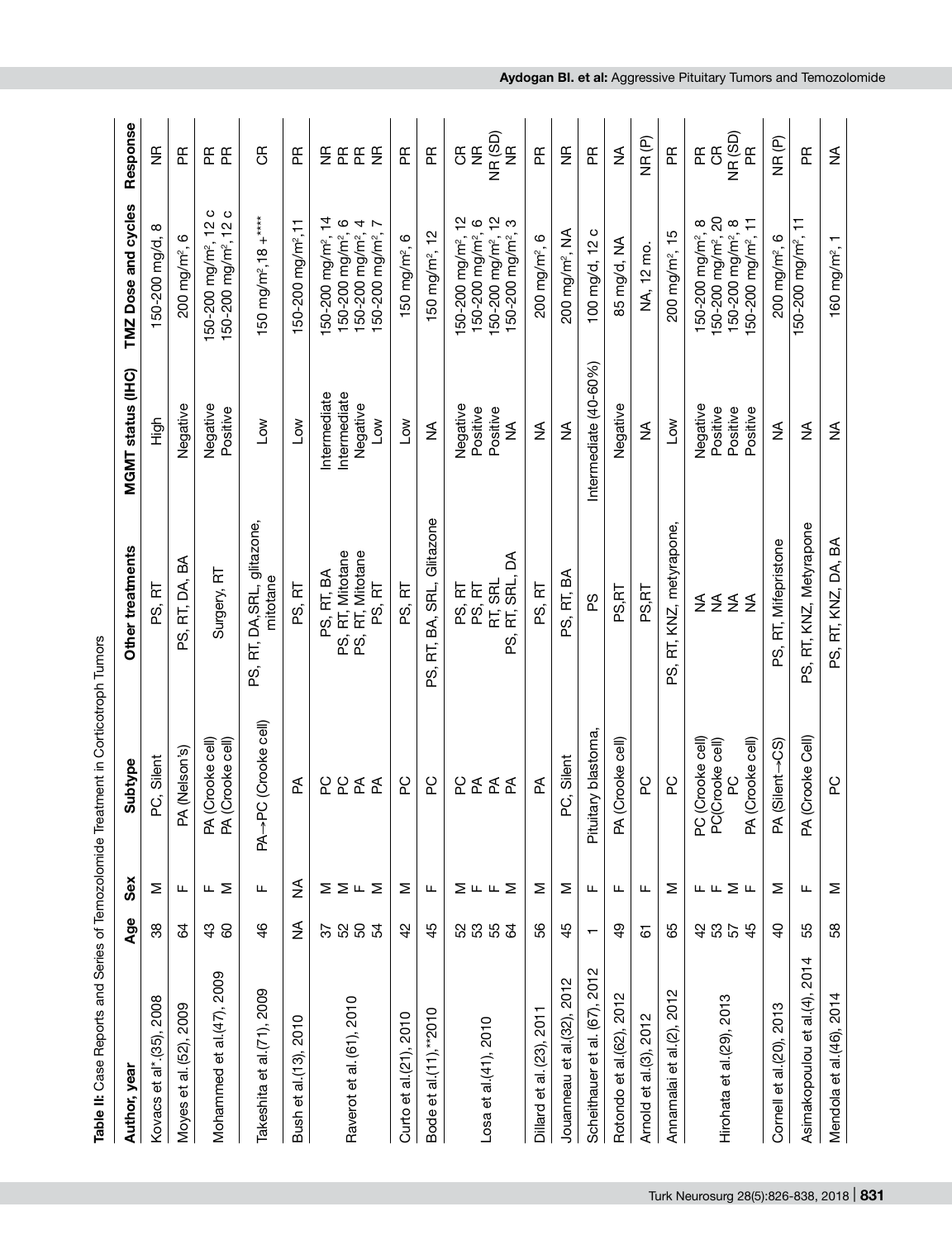| Table II: Cont.              |                           |                      |                                              |                                                                                                                                                                          |                                                       |                                                                                                                                                                          |                    |
|------------------------------|---------------------------|----------------------|----------------------------------------------|--------------------------------------------------------------------------------------------------------------------------------------------------------------------------|-------------------------------------------------------|--------------------------------------------------------------------------------------------------------------------------------------------------------------------------|--------------------|
| Author, year                 | Age                       | Šex                  | Subtype                                      | Other treatments                                                                                                                                                         | MGMT status (IHC)                                     | TMZ Dose and cycles                                                                                                                                                      | Response           |
| Bengtsson et al.(7), 2015    | <b>222</b><br>5           | ⋝⋝⋝╙                 | PC (Nelson's)<br>2d<br><b>PC</b><br>₹        | PS, RT, DA, Pasireotide, KNZ<br>PS, RT, BA, DA<br>PS, RT, BA<br>PS, RT                                                                                                   | Heterogeneous<br>High (95%)<br>Low (9%)<br>High (90%) | 150-200 mg/m², 12c<br>50-200 mg/m <sup>2</sup> , 8 c<br>150-200 mg/m <sup>2</sup> ,6 c<br>50-200 mg/m <sup>2</sup> ,1 c                                                  | EESS               |
| Ceccato et al.(16),2015      | $\frac{2}{3}$             | Σ<br>⋝               | (Silent->CS)<br>₫<br>₹                       | PS, RT<br>PS, RT                                                                                                                                                         | ≨<br>≨                                                | 150-200 mg/m <sup>2</sup> , 24 c<br>50-200 mg/m <sup>2</sup> , 24 c                                                                                                      | NR (SD)<br>Æ       |
| Bruno et al.(12), 2015       | 48<br>89                  | ட்டட                 | PA (Nelson's)<br>ิ์≾ี ∆ี                     | PS, KNZ<br>PS, RT,<br>က္က                                                                                                                                                | Negative<br>Negative<br>Negative                      | 180 mg/d, 29<br>250 mg/d, 13<br>240 mg/d, 6                                                                                                                              | EEE                |
| Kurowska et al. (36), 2015   | 56                        | щ                    | ACTH (Nelson's)                              | PS, RT, Mitotane, KNZ, BA                                                                                                                                                | Very Low                                              | 150 mg/m <sup>2</sup> , 9                                                                                                                                                | Æ                  |
| Campdera et al. (15), 2015   | $\frac{4}{2}$<br>80<br>50 | ∑∑∑                  | ₹<br>ิ สัช                                   | PS, RT, KNZ<br>PS, RT, BA<br>PS, RT                                                                                                                                      | Positive (>50%)<br>Negative<br>≨                      | 50-200 mg/m <sup>2</sup> , 6<br>200 mg/m <sup>2</sup> ,12<br>200 mg/m², 7                                                                                                | EEE                |
| $Lossa et al. (40), 2015***$ | <b>SSSSSS</b>             | <b>ANANA</b><br>5555 | ₹<br>₹<br>$\lessgtr$<br>≨<br>$\lessgtr$<br>≨ | ≤ ≤ ≤ ≤ ≤<br>2 2 2 2 2<br>≨                                                                                                                                              | $\frac{4}{2}$                                         | 50-200 mg/m <sup>2</sup><br>50-200 mg/m <sup>2</sup><br>50-200 mg/m <sup>2</sup><br>$50-200$ mg/m <sup>2</sup><br>$50-200$ mg/m <sup>2</sup><br>50-200 mg/m <sup>2</sup> | EEEEEE             |
| <b>Our Patient</b>           |                           | Σ                    | ₹                                            | PS, RT, Pasireotide                                                                                                                                                      | ≸                                                     | 200 mg/m <sup>2</sup> , 3                                                                                                                                                | $\frac{\alpha}{Z}$ |
|                              |                           |                      |                                              | F: Female, M: Male, PC: Pitultary carcinoma, PA: Pitultary adenoma, PS: Pitultary surgery, RT: Radiotherapy, DA: Doparnine agonist, SLA: Somatostatin ligand antagonist, |                                                       |                                                                                                                                                                          |                    |

KNZ: Ketoconazole, NA: Not available, NR: Non-responder, PR: Partial response, CR: Complete response, PD: Progression, SD: Stable disease.<br>\*Same patient was reported by Moshkin et al. and Ortiz et al. as progression to car *\*Same patient was reported by Moshkin et al. and Ortiz et al. as progression to carcinoma occurred after TMZ administration and long term stabilization of tumor was achieved with*  KNZ: Ketoconazole, NA: Not available, NR: Non-responder, PR: Partial response, CR: Complete response, PD: Progression, SD: Stable disease.

*Bevacizumab therapy (51,56).* 

*\*\*PR was achieved with TMZ and SOM230 combination therapy.\*\*\* PR was achieved with TMZ and Capecitabine combination therapy. Re-growth was detected at the fifth month of the*  Bevacizumab therapy <sup>(</sup>61,56).<br>\*\*PR was achieved with TMZ and SOM230 combination therapy.\*\*\* PR was achieved with TMZ and Capecitabine combination therapy. Re-growth was detected at the fifth month of the<br>regimen.<br>\*\*\*\*\* Th

*\*\*\*\*TMZ was given monthly in the first and bimonthly in the second year of treatment.*

*\*\*\*\*\* This cohort included 7 corticotroph tumors previously reported by Ceccato et al, Curto et al. and Losa et al. (16,21,41).*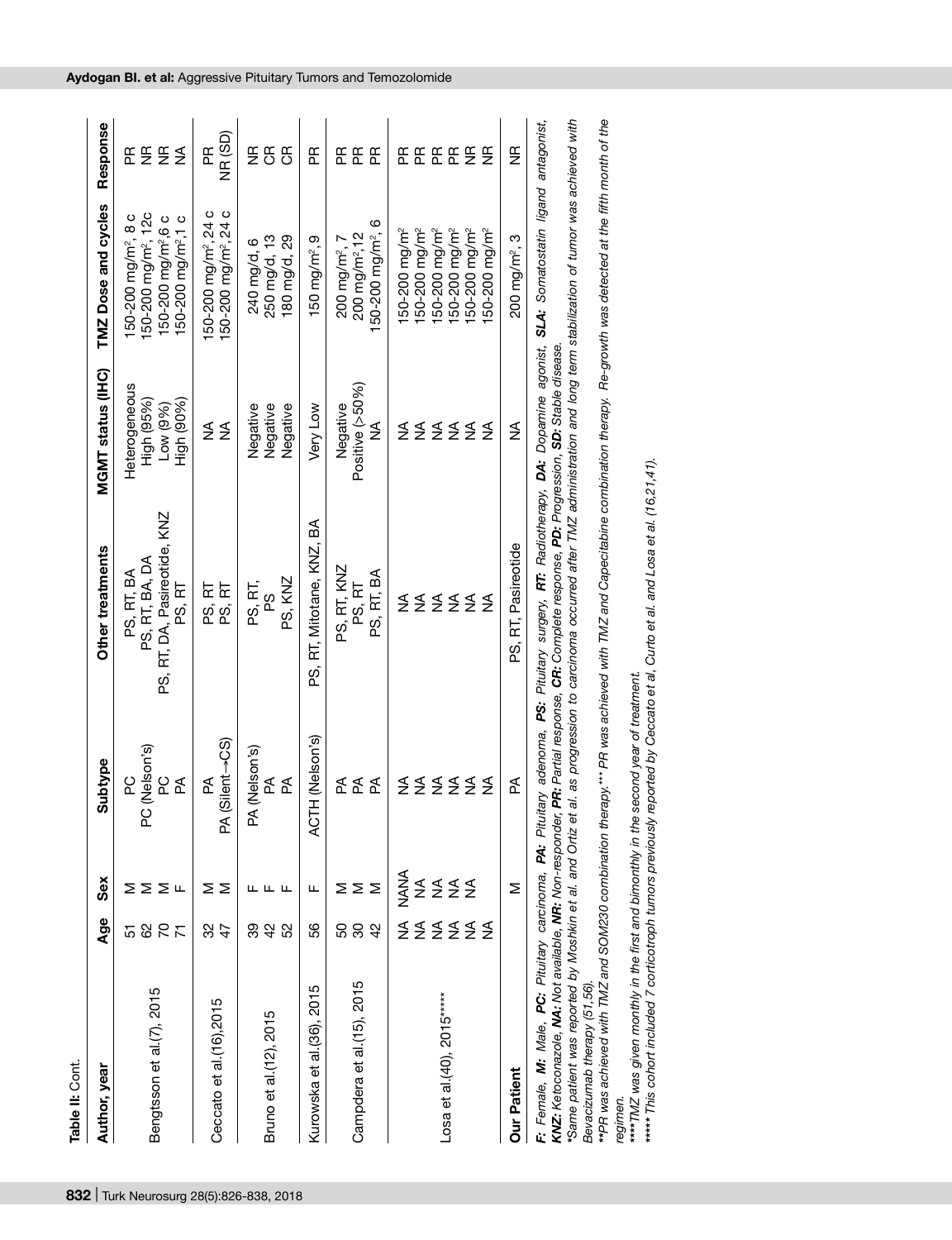| Author, year                                        | Age<br>Years               | Gender                | <b>Subtype</b>              | <b>Other treatments</b>                                       | <b>MGMT</b><br>status (IHC)                              | <b>TMZ Dose and</b><br>cycles                                                                                                                                         | Response                                         |
|-----------------------------------------------------|----------------------------|-----------------------|-----------------------------|---------------------------------------------------------------|----------------------------------------------------------|-----------------------------------------------------------------------------------------------------------------------------------------------------------------------|--------------------------------------------------|
| Zhu et al.(79), 2004                                | 61                         | M                     | PC                          | <b>NA</b>                                                     | <b>NA</b>                                                | <b>NA</b>                                                                                                                                                             | <b>PR</b>                                        |
| Syro et al.(70), 2006                               | 46                         | M                     | <b>PA</b>                   | PS, RT, DA                                                    | <b>NA</b>                                                | 200 mg/m <sup>2</sup> /d, 7                                                                                                                                           | <b>PR</b>                                        |
| Fadul et al.(24), 2006                              | 36                         | M                     | PC                          | PS, RT, DA, SLA,<br>Carboplatin,<br>Paclitaxel,<br>Etoposide  | <b>NA</b>                                                | 200 mg/m <sup>2</sup> /d, 10                                                                                                                                          | <b>PR</b>                                        |
| Lim et al.(38), 2006                                | 77                         | M                     | <b>PC</b>                   | PS, RT, DA,                                                   | <b>NA</b>                                                | 200 mg/m <sup>2</sup> /d, 18                                                                                                                                          | <b>PR</b>                                        |
| Neff et al.(54), 2007                               | 52                         | F                     | PA                          | PS, RT, DA, SLA                                               | NA                                                       | 150 mg/m $^{2}$ /d, 26                                                                                                                                                | <b>PR</b>                                        |
| Kovacs et al. (34), 2007                            | 46                         | М                     | PC                          | PS, RT, DA                                                    | <b>NA</b>                                                | 200 mg/m <sup>2</sup> , 7                                                                                                                                             | <b>PR</b>                                        |
| Debono et al.(22), 2008                             | 47                         | M                     | PA (MEN1)                   | PS, RT, DA                                                    | Low                                                      | 150-200 mg/m <sup>2</sup> , 11                                                                                                                                        | <b>PR</b>                                        |
| Hagen et al.(28), 2009<br>Bengtsson et al.(7), 2015 | 60<br>49                   | M<br>F                | PA<br>$PC (+GH)$            | PS, DA, SLA<br>PS, RT, DA, SLA                                | Low (9%)<br>Low (9%)                                     | 150-200 mg, 12<br>150-200 mg, 23                                                                                                                                      | <b>PR</b><br>CR                                  |
| McCormack et al.(43),<br>2009                       | 65                         | F                     | PC                          | PS, RT, DA, SLA                                               | Negative                                                 | 200 mg/m <sup>2</sup> , 4                                                                                                                                             | <b>PR</b>                                        |
| Byrne et al.(14), 2009                              | 64                         | M                     | <b>PC</b>                   | PS, DA                                                        | <b>NA</b>                                                | 200 mg/m <sup>2</sup> , 12                                                                                                                                            | <b>PR</b>                                        |
| Losa et al.(41), 2010                               | 62<br>57                   | M<br>F                | PA<br>PA                    | PS, RT, DA<br>PS, RT, DA                                      | Negative<br><b>NA***</b>                                 | 200 mg/m <sup>2</sup> , 12<br>200 mg/m <sup>2</sup> , 12                                                                                                              | NR (SD)<br><b>PR</b>                             |
| Raverot et al. (61), 2010                           | 43<br>71<br>69<br>47       | M<br>M<br>M<br>F      | PC<br>PA<br>PC<br><b>PC</b> | PS, RT, DA<br>PS, RT, DA<br>PS, RT, DA<br>PS, RT, DA          | <b>NA</b><br>30%<br>Negative<br>100%                     | 150-200 mg/m <sup>2</sup> , 24<br>150-200 mg/m <sup>2</sup> , 8<br>150-200 mg/m <sup>2</sup> , 5<br>150-200 mg/m <sup>2</sup> , 3                                     | <b>PR</b><br><b>NR</b><br><b>NR</b><br><b>NR</b> |
| Bush et al.(13), 2010                               | ΝA                         | <b>NA</b>             | <b>PA</b>                   | <b>NA</b>                                                     | Low $( < 10\%)$                                          | 75 mg (21/7), 11                                                                                                                                                      | <b>PR</b>                                        |
| Murakami et al.(53), 2011                           | 60                         | F                     | <b>PA</b>                   | PS, RT, DA                                                    | Negative                                                 | 200 mg/m <sup>2</sup> , 10                                                                                                                                            | <b>PR</b>                                        |
| Phillips et al.(58), 2012                           | 28                         | M                     | PC (MEN1)                   | PS, RT, DA                                                    | <b>NA</b>                                                | 350 mg, 1                                                                                                                                                             | <b>NR</b>                                        |
| Phillipon et al.(57), 2012                          | 41                         | M                     | PA (MEN1)                   | PS, RT, DA                                                    | <b>NA</b>                                                | 200 mg/m <sup>2</sup> , 24                                                                                                                                            | PR                                               |
| Whitelaw et al.(73), 2012                           | 39<br>32<br>15             | М<br>M<br>M           | PA<br>PA<br><b>PA</b>       | PS, RT, DA<br>PS, DA<br>PS, DA                                | Negative<br>Negative<br>Negative                         | 200 mg/m <sup>2</sup> , 6<br>200 mg /m <sup>2</sup> , 6<br>200 mg/m <sup>2</sup> , 12                                                                                 | <b>PR</b><br><b>PR</b><br><b>PR</b>              |
| Chentli et al.(18), 2013                            | 27                         | F                     | РA                          | PS, DA, SLA                                                   | NA.                                                      | 5 mg/d                                                                                                                                                                | PR.                                              |
| Hirohata et al.(29), 2013                           | 66<br>49<br>60<br>60<br>60 | F<br>F<br>M<br>F<br>F | PA<br>PA<br>PC<br>PC<br>PC  | <b>NA</b><br><b>NA</b><br><b>NA</b><br><b>NA</b><br><b>NA</b> | Negative<br>Negative<br>Negative<br>Positive<br>Negative | 150-200 mg/m <sup>2</sup> , 20<br>150-200 mg/m <sup>2</sup> , 3<br>150-200 mg/m <sup>2</sup> , 24<br>150-200 mg/m <sup>2</sup> , 12<br>150-200 mg/m <sup>2</sup> , 10 | CR<br>NR(P)<br>PR<br>PR<br>CR                    |
| Zemmoura et al.(77), 2013                           | 54                         | M                     | PC                          | PS, RT, DA                                                    | <b>NA</b>                                                | 200 mg/m <sup>2</sup> , 5                                                                                                                                             | <b>NR</b>                                        |
|                                                     |                            |                       |                             |                                                               |                                                          |                                                                                                                                                                       |                                                  |

**Table III:** Case Reports and Series of Temozolomide Treatment in Mammotroph Tumors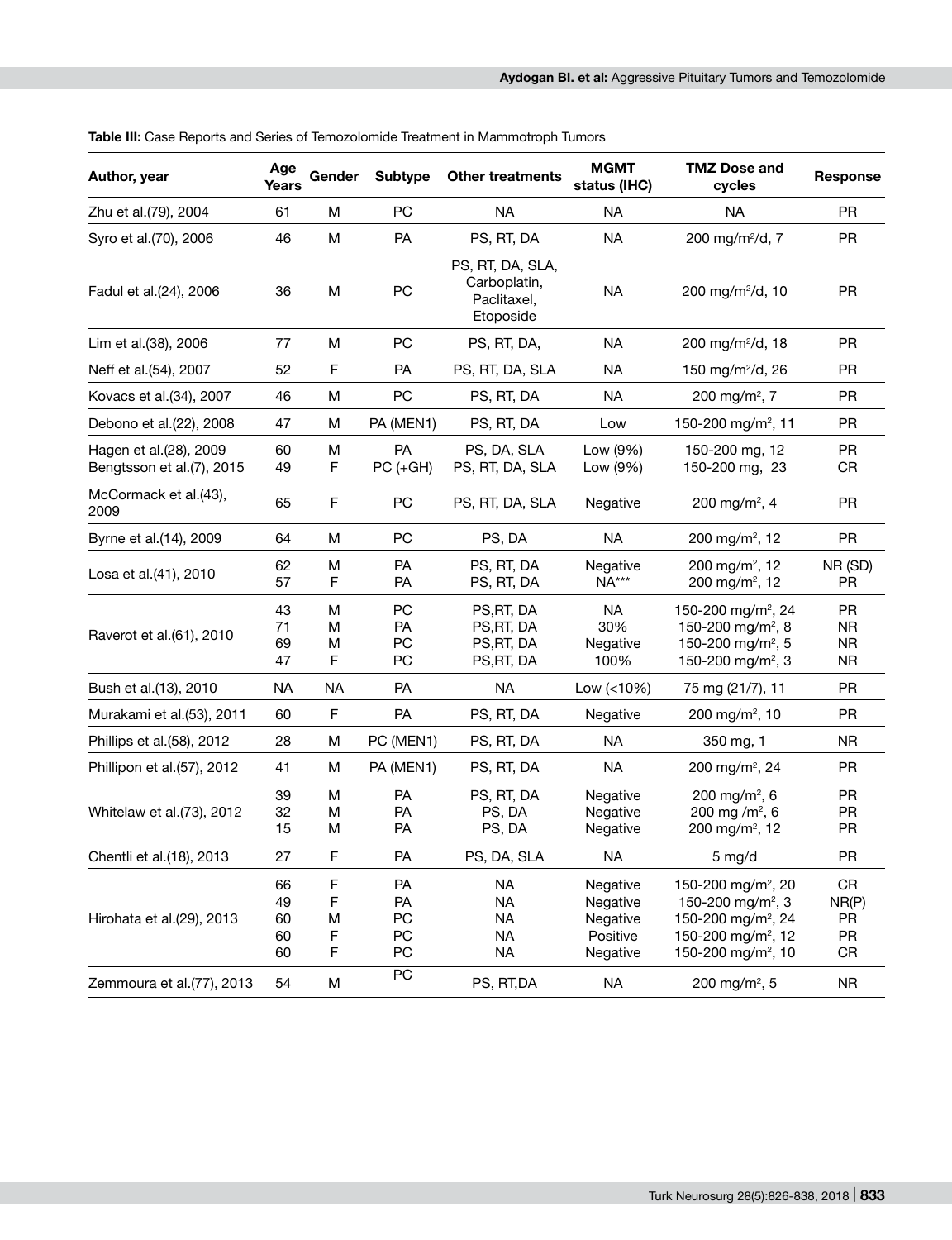| Author, year               | Age<br>Years | Gender           | Subtype   | <b>Other treatments</b>         | <b>MGMT</b><br>status (IHC) | <b>TMZ Dose and</b><br>cycles  | <b>Response</b> |
|----------------------------|--------------|------------------|-----------|---------------------------------|-----------------------------|--------------------------------|-----------------|
|                            | 33           | $M^{\star\star}$ | PA (+GH)  | PS, DA, SLA                     | Low (10%)                   | 150-200 mg/m <sup>2</sup> , 3  | <b>PR</b>       |
|                            | 22           | м                | <b>PA</b> | PS, RT, DA, SLA                 | High (90%)                  | 150-200 mg/m <sup>2</sup> , 15 | <b>NR</b>       |
|                            | 34           | м                | <b>PA</b> | PS, RT, DA                      | Intermediate<br>$(9-100)$   | 150-200 mg/m <sup>2</sup> , 3  | PR <sup>*</sup> |
|                            | 45           | M                | <b>PA</b> | PS, RT, DA,<br>Lomustine        | High (100%)                 | 150-200 mg/m <sup>2</sup> , 18 | <b>NR</b>       |
| Bengtsson et al. (7), 2015 | 55           | M                | <b>PA</b> | PS, RT, SA, SLA                 | Intermediate<br>(50%)       | 150-200 mg/m <sup>2</sup> , 11 | <b>PR</b>       |
|                            | 68           | м                | <b>PA</b> | PS, DA                          | Low (9%)                    | 150-200 mg/m <sup>2</sup> , 1  | NA              |
|                            | 23           | M                | <b>PA</b> | PS, RT, DA, SLA,<br>Pasireotide | High (100%)                 | 150-200 mg/m <sup>2</sup> , 4  | NR.             |
|                            |              |                  | PC        | PS, RT, DA, SLA                 | Intermediate<br>(50%)       | 150-200 mg/m <sup>2</sup> , 14 |                 |
|                            | 32           | F                | <b>PC</b> | PS, DA                          | <b>NA</b>                   | 150-200 mg/m <sup>2</sup> , 19 | N <sub>R</sub>  |
|                            | 59           | F                |           |                                 |                             |                                | PR.             |
| Bruno et al.(12), 2015     | 78           | M                | PC        | PS, RT, DA                      | Negative                    | 140 mg/d, 1c                   | <b>NA</b>       |
| Strowd et al. (69), 2015   | 44           | F                | <b>PA</b> | PS, RT, DA                      | <b>NA</b>                   | 150-200 mg/m <sup>2</sup> , 3  | PR.             |
|                            | NA           | <b>NA</b>        | <b>NA</b> | <b>NA</b>                       | <b>NA</b>                   | 150-200 mg/m <sup>2</sup>      | <b>PR</b>       |
| Losa et al.(40),**** 2015  | <b>NA</b>    | <b>NA</b>        | NA        | <b>NA</b>                       | <b>NA</b>                   | 150-200 mg/m <sup>2</sup>      | NR(SD)          |
|                            | NA.          | NA               | NA        | NA                              | <b>NA</b>                   | 150-200 mg/m <sup>2</sup>      | NR.             |
| Our patient                | 65           | $\mathsf{F}$     | <b>PA</b> | PS, RT, DA                      | <b>NA</b>                   | 200 mg/m <sup>2</sup> , 6      | <b>PR</b>       |

**Table III:** Cont.

F: Female, M: Male, PC: Pituitary carcinoma, PA: Pituitary adenoma, PS: Pituitary surgery, RT: Radiotherapy, DA: Dopamine agonist, *SLA: Somatostatine ligand antagonist, NA: Not available, NR: Non-responder, PR: Partial response, CR: Complete response, PD: Progression, SD: Stable disease, MEN1: Multiple Endocrine Neoplasia Type 1.*

*\*Stable tumor, PRL normalized at follow-up.* 

*\*\*This patient was previously reported by Asimakopoulou et al. in 2014 (4).*

*\*\*\*Completely negative staining of tumor but also negative control.* 

*\*\*\*\*This cohort included 2 mammotroph tumors previously reported by Losa et al.(40).*

According to all reported cases, the overall response rates to TMZ in prolactinoma, corticotropinoma and somatostatinoma are 67.3%, 60% and 26.7% respectively. Previously, TMZ responsiveness was reported in 60% of aggressive adenomas and 69% of PCs (60). A subsequent review of the four cohorts revealed 55.5% and 41% partial response in aggressive adenomas and PCs (65). Even with such analyses indicating a TMZ response rate, the efficacy of TMZ in pituitary tumors is not easy to establish because of distinct response criteria and limited clinical trials. A recent case series defined complete response as complete regression of tumor mass and normalization of hormone levels. Decrease in tumor volume ≥30% and/or hormone concentrations ≥50% were accepted as partial response (7). They reported partial response in 6 of 13 evaluable patients with locally aggressive adenomas treated with TMZ. Another study from Japan classified effectiveness of TMZ according to Response Evaluation Criteria in Solid Tumors (RECIST) version 2.0. Complete response was defined as disappearance of target lesion and partial response was defined as ≥30% decrease in the sum of diameters of the target lesion (29). Decrease in hormone concentrations was not included in these response criteria. They achieved complete or partial response in 10

out of 13 subjects but noted that recurrence occurred in 6 (46%) patients after an effective response. As mentioned above, a patient who was accepted as a responder may be a non-responder according to different criteria or vice versa. Also, it is not clear whether or not patients with stable tumors should be accepted as responders. A recent analysis of Italian patients who were treated with TMZ revealed disease control in 25/31 (80.6 %) of cases when stable tumors were included. However, reduction of tumor size or hormonal normalization was achieved only in 35.5% and 28.6% of the patients, respectively (40). Moreover, the reported response rates might have been overestimated due to more frequent reporting of responders than non-responders as well. Therefore, an uniform description of response criteria is needed for reliable evaluation of TMZ responsiveness.

MGMT immunoexpression status is the most commonly studied factor affecting TMZ responsiveness. Immunohistochemistry is the preferred method for detection of MGMT status in pituitary tumors (43). In 2008, Kovasc et al. suggested a relationship between TMZ responsiveness and MGMT status (35). McCormack et al. and Whitelaw et al. observed a significant association between MGMT negative tumor staining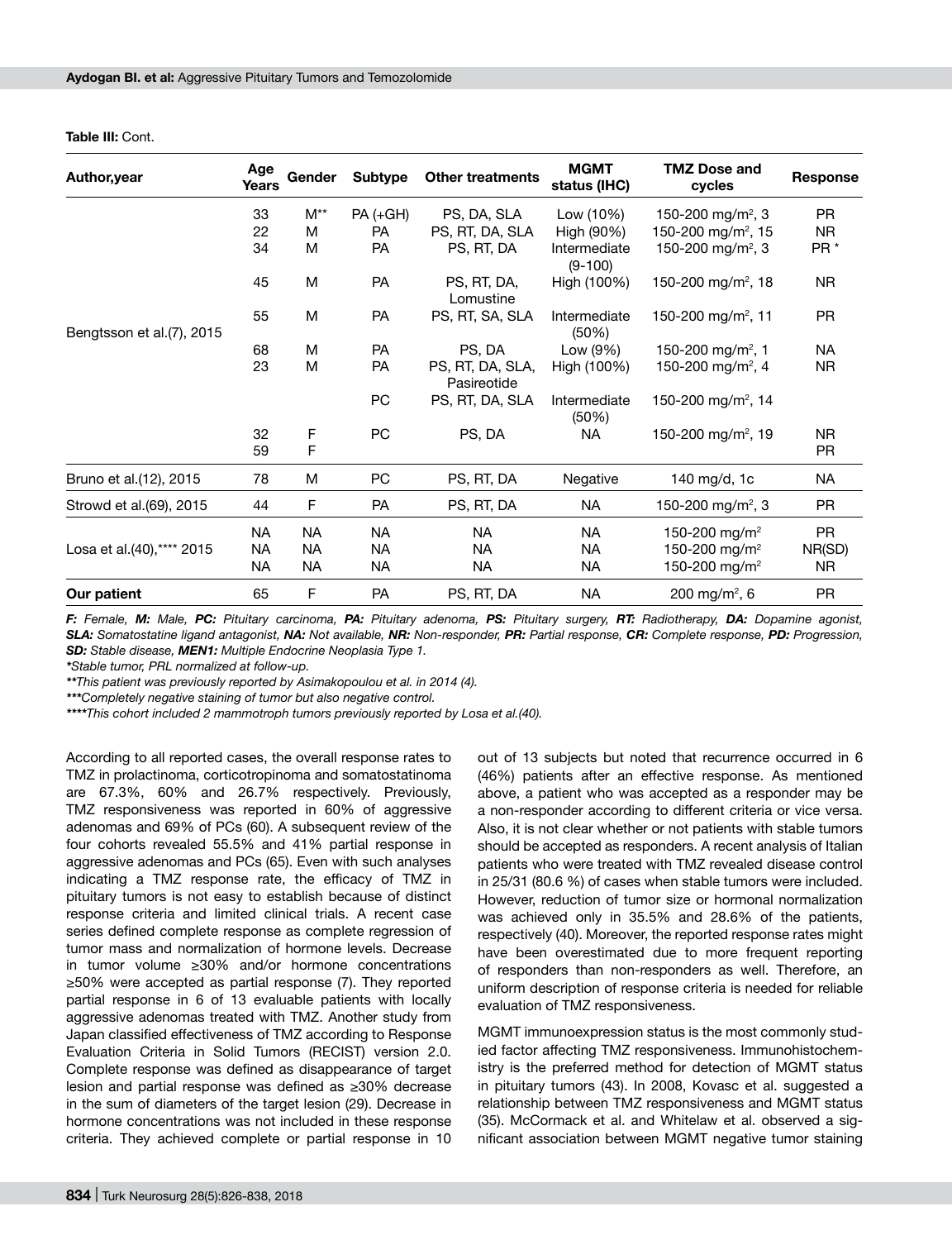and favorable response to TMZ (43,73). Recently, Bengtsson et al. demonstrated lower MGMT immunoexpression in TMZ responders compared to non-responders (median 9% vs. 93%, p<0.01) and concluded that a MGMT level below 50% was a predictor of response to TMZ (7). Conversely, two studies reported resistance to TMZ in MGMT negative PCs although they achieved response in tumors with only low to moderate MGMT expression (13,61). These results indicate that additional factors are related with the efficacy of TMZ treatment. Resistance to TMZ due to DNA mismatch repair protein (MSH6) mutation was also reported in APAs and PCs (29). However, the impact of these mutations as predictors of the response to TMZ is not well-established and routine immunohistochemical assessment of MGMT or MSH is not recommended.

Biochemical and radiological assessment is recommended after three cycles of temozolomide treatment (61). If there is no response, resistance to drug is indicated. Further progression or unresponsiveness was also reported in initial TMZ responders. Intensified TMZ regimens were proposed to lower MGMT expression but this finding was not confirmed in pituitary adenomas (74). Sensitization of glioblastoma cells to TMZ effect by Disulfiram was demonstrated (78). Zhao et al. observed that Disulfiram sensitized pituitary adenoma cells to TMZ in vitro by reducing MGMT protein expression. Down-regulation of MGMT expression with HIF-1α (Hypoxia-inducible factor 1α) was suggested as a potential method to improve TMZ sensitization (17). Unfortunately clinical data about these potential methods is not available yet. Alternative treatment options for TMZ resistant tumors include TMZ-pasireotide and TMZ-capecitabine combinations (16). Successful treatment of aggressive Cushing Disease with the CAPTEM protocol (Capecitabine and TMZ combination) was reported in case reports and a recent small case series (61,75). Target of rapamycin inhibitor (everolimus), and targeted therapies (anti-vascular endothelial growth factor, epidermal growth factor receptor), were also reported on a case report basis (37,41,56).

# █ **CONCLUSION**

Approximately 50% of aggressive pituitary adenomas and carcinomas are responsive to TMZ. However, uniformly defined response criteria and relevant durations of response are still lacking. Clinical trials are also needed to identify treatment regimens for TMZ resistant pituitary tumors.

### █ **REFERENCES**

- 1. Al-Shraim M, Asa SL: The 2004 World Health Organization classification of pituitary tumors: What is new? Acta Neuropathol 111:1-7, 2006
- 2. Annamalai AK, Dean AF, Kandasamy N, Kovacs K, Burton H, Halsall DJ, Shaw AS, Antoun NM, Cheow HK, Kirollos RW, Pickard JD, Simpson HL, Jefferies SJ, Burnet NG, Gurnell M: Temozolomide responsiveness in aggressive corticotroph tumours: A case report and review of the literature. Pituitary 15:276-287, 2012
- 3. Arnold PM, Ratnasingam D, O'Neil MF, Johnson PL: Pituitary carcinoma recurrent to the lumbar intradural extramedullary space: Case report. J Spinal Cord Med 35:118-121, 2012
- 4. Asimakopoulou A, Tzanela M, Koletti A, Kontogeorgos G, Tsagarakis S: Long-term remission in an aggressive Crooke cell adenoma of the pituitary, 18 months after discontinuation of treatment with temozolomide. Clin Case Rep 2:1-3, 2014
- 5. Baker SD, Wirth M, Statkevich P, Reidenberg P, Alton K, Sartorius SE, Dugan M, Cutler D, Batra V, Grochow LB, Donehower RC, Rowinsky EK: Absorption, metabolism, and excretion of 14C-temozolomide following oral administration to patients with advanced cancer. Clin Cancer Res 5:309-317, 1999
- 6. Batisse M, Raverot G, Maqdasy S, Durando X, Sturm N, Montoriol PF, Kemeny JL, Chazal J, Trouillas J, Tauveron I: Aggressive silent GH pituitary tumor resistant to multiple treatments, including temozolomide. Cancer Invest 31:190- 196, 2013
- 7. Bengtsson D, Schroder HD, Andersen M, Maiter D, Berinder K, Feldt Rasmussen U, Rasmussen AK, Johannsson G, Hoybye C, van der Lely AJ, Petersson M, Ragnarsson O, Burman P: Long-term outcome and MGMT as a predictive marker in 24 patients with atypical pituitary adenomas and pituitary carcinomas given treatment with temozolomide. J Clin Endocrinol Metab 100:1689-1698, 2015
- 8. Besser GM, Burman P, Daly AF: Predictors and rates of treatment-resistant tumor growth in acromegaly. Eur J Endocrinol 153:187-193, 2005
- 9. Biller BM, Grossman AB, Stewart PM, Melmed S, Bertagna X, Bertherat J, Buchfelder M, Colao A, Hermus AR, Hofland LJ, Klibanski A, Lacroix A, Lindsay JR, Newell-Price J, Nieman LK, Petersenn S, Sonino N, Stalla GK, Swearingen B, Vance ML, Wass JA, Boscaro M: Treatment of adrenocorticotropindependent Cushing's syndrome: A consensus statement. J Clin Endocrinol Metab 93:2454-2462, 2008
- 10. Blevins LS Jr, Christy JH, Khajavi M, Tindall GT: Outcomes of therapy for Cushing's disease due to adrenocorticotropinsecreting pituitary macroadenomas. J Clin Endocrinol Metab 83:63-67, 1998
- 11. Bode H, Seiz M, Lammert A, Brockmann MA, Back W, Hammes HP, Thome C: SOM230 (pasireotide) and temozolomide achieve sustained control of tumour progression and ACTH secretion in pituitary carcinoma with widespread metastases. Exp Clin Endocrinol Diabetes 118:760-763, 2010
- 12. Bruno OD, Juarez-Allen L, Christiansen SB, Manavela M, Danilowicz K, Vigovich C, Gomez RM: Temozolomide therapy for aggressive pituitary tumors: Results in a small series of patients from Argentina. Int J Endocrinol 2015:587893, 2015
- 13. Bush ZM, Longtine JA, Cunningham T, Schiff D, Jane JA Jr, Vance ML, Thorner MO, Laws ER Jr, Lopes MB: Temozolomide treatment for aggressive pituitary tumors: Correlation of clinical outcome with O(6)-methylguanine methyltransferase (MGMT) promoter methylation and expression. J Clin Endocrinol Metab 95:E280-290, 2010
- 14. Byrne S, Karapetis C, Vrodos N: A novel use of temozolomide in a patient with malignant prolactinoma. J Clin Neurosci 16:1694-1696, 2009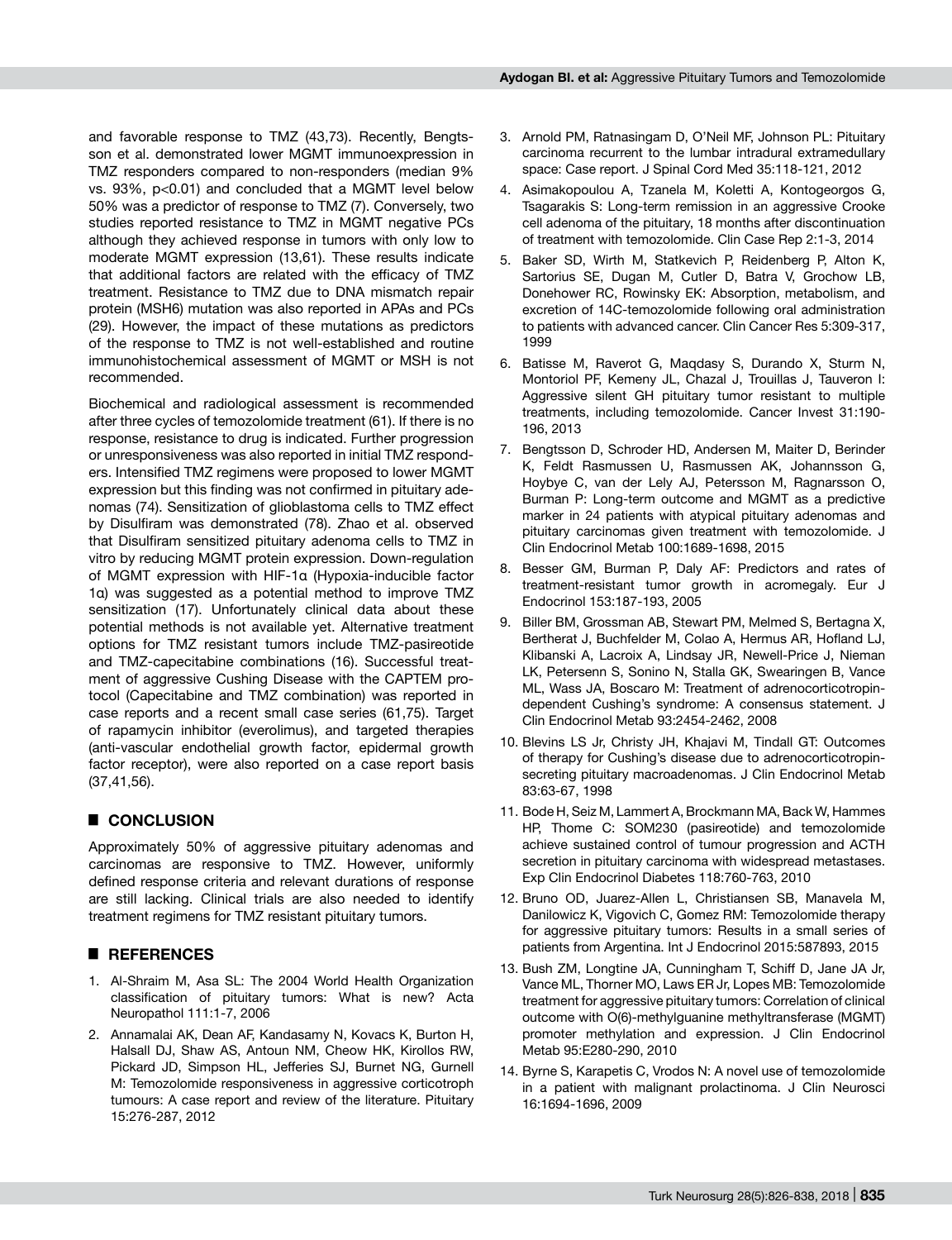- 15. Campdera M, Palacios N, Aller J, Magallon R, Martin P, Saucedo G, Lilienfeld H, Estrada J: Temozolomide for aggressive ACTH pituitary tumors: Failure of a second course of treatment. Pituitary 19(2):158-166, 2016
- 16. Ceccato F, Lombardi G, Manara R, Emanuelli E, Denaro L, Milanese L, Gardiman MP, Bertorelle R, Scanarini M, D'Avella D, Occhi G, Boscaro M, Zagonel V, Scaroni C: Temozolomide and pasireotide treatment for aggressive pituitary adenoma: Expertise at a tertiary care center. J Neurooncol 122:189-196, 2015
- 17. Chen W, Xiao Z, Zhao Y, Huang L, Du G: HIF-1alpha inhibition sensitizes pituitary adenoma cells to temozolomide by regulating MGMT expression. Oncol Rep 30:2495-2501, 2013
- 18. Chentli F, Yaker FA, Azzoug S, Belhimer F: Temozolomide: Anti-tumor effect on giant, invasive and resistant pediatric prolactinoma. Indian J Endocrinol Metab 17:1136-1138, 2013
- 19. Ciric I, Zhao JC, Du H, Findling JW, Molitch ME, Weiss RE, Refetoff S, Kerr WD, Meyer J: Transsphenoidal surgery for Cushing disease: Experience with 136 patients. Neurosurgery 70:70-80; discussion 80-71, 2012
- 20. Cornell RF, Kelly DF, Bordo G, Carroll TB, Duong HT, Kim J, Takasumi Y, Thomas JP, Wong YL, Findling JW: Chemotherapy-induced regression of an adrenocorticotropinsecreting pituitary carcinoma accompanied by secondary adrenal insufficiency. Case Rep Endocrinol 2013:675298, 2013
- 21. Curto L, Torre ML, Ferrau F, Pitini V, Altavilla G, Granata F, Longo M, Hofland LJ, Trimarchi F, Cannavo S: Temozolomideinduced shrinkage of a pituitary carcinoma causing Cushing's disease-Report of a case and literature review. Scientific World Journal 10:2132-2138, 2010
- 22. Debono M, Bridgewater C, Ross R, Newell-Price J: Treating an aggressive prolactinoma in a patient with MEN 1: Beneficial response to temozolomide. Society for Endocrinology BES; Endocrine Abstracts, 15:188, 2008
- 23. Dillard TH, Gultekin SH, Delashaw JB Jr, Yedinak CG, Neuwelt EA, Fleseriu M: Temozolomide for corticotroph pituitary adenomas refractory to standard therapy. Pituitary 14:80-91, 2011
- 24. Fadul CE, Kominsky AL, Meyer LP, Kingman LS, Kinlaw WB, Rhodes CH, Eskey CJ, Simmons NE: Long-term response of pituitary carcinoma to temozolomide. Report of two cases. J Neurosurg 105:621-626, 2006
- 25. Fernandez A, Karavitaki N, Wass JA: Prevalence of pituitary adenomas: A community-based, cross-sectional study in Banbury (Oxfordshire, UK). Clin Endocrinol 72:377-382, 2010
- 26. George DH, Scheithauer BW, Kovacs K, Horvath E, Young WF Jr, Lloyd RV, Meyer FB: Crooke's cell adenoma of the pituitary: An aggressive variant of corticotroph adenoma. Am J Surg Pathol 27:1330-1336, 2003
- 27. Ghazi AA, Rotondo F, Kovacs K, Amirbaigloo A, Syro LV, Fathalla H, Di Ieva A, Cusimano MD: Treatment of invasive silent somatotroph pituitary adenoma with temozolomide. Report of a case and review of the literature. Endocr Pathol 26:135-139, 2015
- 28. Hagen C, Schroeder HD, Hansen S, Hagen C, Andersen M: Temozolomide treatment of a pituitary carcinoma and two pituitary macroadenomas resistant to conventional therapy. Eur J Endocrinol 161:631-637, 2009
- 29. Hirohata T, Asano K, Ogawa Y, Takano S, Amano K, Isozaki O, Iwai Y, Sakata K, Fukuhara N, Nishioka H, Yamada S, Fujio S, Arita K, Takano K, Tominaga A, Hizuka N, Ikeda H, Osamura RY, Tahara S, Ishii Y, Kawamata T, Shimatsu A, Teramoto A, Matsuno A: DNA mismatch repair protein (MSH6) correlated with the responses of atypical pituitary adenomas and pituitary carcinomas to temozolomide: The national cooperative study by the Japan Society for Hypothalamic and Pituitary Tumors. J Clin Endocrinol Metab 98:1130-1136, 2013
- 30. Hirohata T, Ishii Y, Matsuno A: Treatment of pituitary carcinomas and atypical pituitary adenomas: A review. Neurol Med Chir 54:966-973, 2014
- 31. Hurel SJ, Harris PE, McNicol AM, Foster S, Kelly WF, Baylis PH: Metastatic prolactinoma: Effect of octreotide, cabergoline, carboplatin and etoposide; immunocytochemical analysis of proto-oncogene expression. J Clin Endocrinol Metab 82:2962-2965, 1997
- 32. Jouanneau E, Wierinckx A, Ducray F, Favrel V, Borson-Chazot F, Honnorat J, Trouillas J, Raverot G: New targeted therapies in pituitary carcinoma resistant to temozolomide. Pituitary 15:37-43, 2012
- 33. Kaltsas GA, Evanson J, Chrisoulidou A, Grossman AB: The diagnosis and management of parasellar tumours of the pituitary. Endocr Relat Cancer 15:885-903, 2008
- 34. Kovacs K, Horvath E, Syro LV, Uribe H, Penagos LC, Ortiz LD, Fadul CE: Temozolomide therapy in a man with an aggressive prolactin-secreting pituitary neoplasm: Morphological findings. Human Pathol 38:185-189, 2007
- 35. Kovacs K, Scheithauer BW, Lombardero M, McLendon RE, Syro LV, Uribe H, Ortiz LD, Penagos LC: MGMT immunoexpression predicts responsiveness of pituitary tumors to temozolomide therapy. Acta Neuropathol 115:261-262, 2008
- 36. Kurowska M, Nowakowski A, Zielinski G, Malicka J, Tarach JS, Maksymowicz M, Denew P: Temozolomide-induced shrinkage of invasive pituitary adenoma in patient with Nelson's Syndrome: A case report and review of the literature. Case Rep Endocrinol 2015:623092, 2015
- 37. Laws ER Jr, Morris AM, Maartens N: Gliadel for pituitary adenomas and craniopharyngiomas. Neurosurgery 53:255- 269; discussion 259-260, 2003
- 38. Lim S, Shahinian H, Maya MM, Yong W, Heaney AP: Temozolomide: A novel treatment for pituitary carcinoma. Lancet Oncol 7:518-520, 2006
- 39. Lloyd RV KK YWJ, Farrel WE, Asa SL, Truillas J, Kontogeorgos G, Sano T, Scheithauer BW, Horvath E, DeLellis RA, Heitz PU: Pituitary tumors. In: DeLellis R, Lloyd R, Heitz P, Eng C (eds). WHO Classification of Tumors of the Endocrine Organs: Pathology and Genetics of Endocrine Organs. 2004
- 40. Losa M, Bogazzi F, Cannavo S, Ceccato F, Curto L, De Marinis L, Iacovazzo D, Lombardi G, Mantovani G, Mazza E, Minniti G, Nizzoli M, Reni M, Scaroni C: Temozolomide therapy in patients with aggressive pituitary adenomas or carcinomas. J Neurooncol 126(3):519-525, 2016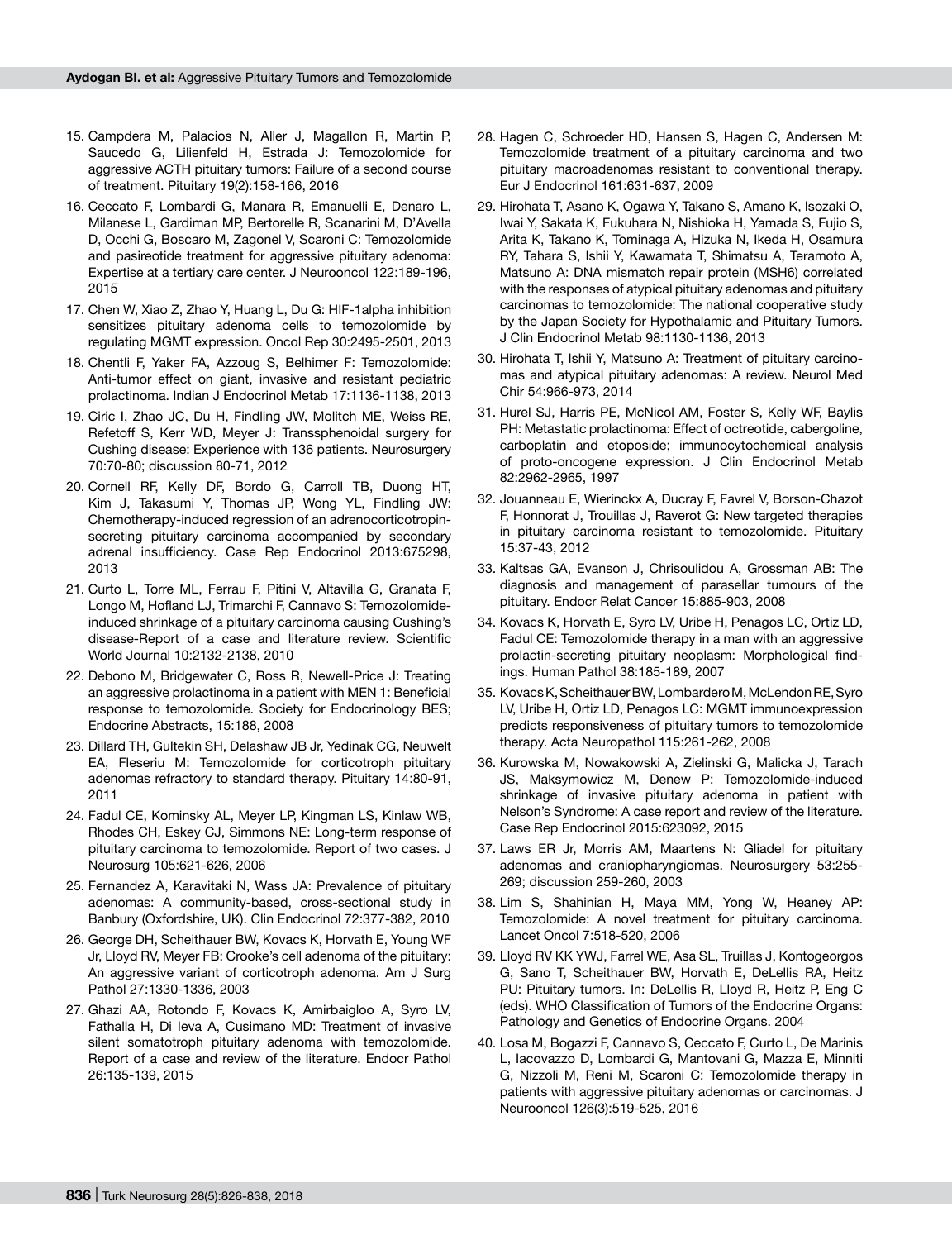- 41. Losa M, Mazza E, Terreni MR, McCormack A, Gill AJ, Motta M, Cangi MG, Talarico A, Mortini P, Reni M: Salvage therapy with temozolomide in patients with aggressive or metastatic pituitary adenomas: Experience in six cases. Eur J Endocrinol 163:843-851, 2010
- 42. Marchesi F, Turriziani M, Tortorelli G, Avvisati G, Torino F, De Vecchis L: Triazene compounds: Mechanism of action and related DNA repair systems. Pharmacol Res 56:275-287, 2007
- 43. McCormack AI, McDonald KL, Gill AJ, Clark SJ, Burt MG, Campbell KA, Braund WJ, Little NS, Cook RJ, Grossman AB, Robinson BG, Clifton-Bligh RJ: Low O6-methylguanine-DNA methyltransferase (MGMT) expression and response to temozolomide in aggressive pituitary tumours. Clin Endocrinol 71:226-233, 2009
- 44. Melmed S: Acromegaly pathogenesis and treatment. J Clin Invest 119:3189-3202, 2009
- 45. Melmed S, Casanueva FF, Hoffman AR, Kleinberg DL, Montori VM, Schlechte JA, Wass JA; Endocrine Society: Diagnosis and treatment of hyperprolactinemia: An Endocrine Society clinical practice guideline. J Clin Endocrinol Metab 96:273- 288, 2011
- 46. Mendola M, Passeri E, Ambrosi B, Corbetta S: Multiple cerebral hemorrhagic foci from metastases during temozolomide treatment in a patient with corticotroph pituitary carcinoma. J Clin Endocrinol Metab 99:2623-2624, 2014
- 47. Mohammed S, Kovacs K, Mason W, Smyth H, Cusimano MD: Use of temozolomide in aggressive pituitary tumors: Case report. Neurosurgery 64:E773-774; discussion E774, 2009
- 48. Molitch ME: Management of medically refractory prolactinoma. J Neurooncol 117:421-428, 2014
- 49. Molitch ME: The cabergoline-resistant prolactinoma patient: New challenges. J Clin Endocrinol Metab 93:4643-4645, 2008
- 50. Morin E, Berthelet F, Weisnagel J, Bidlingmaier M, Serri O: Failure of temozolomide and conventional doses of pegvisomant to attain biochemical control in a severe case of acromegaly. Pituitary 15:97-100, 2012
- 51. Moshkin O, Syro LV, Scheithauer BW, Ortiz LD, Fadul CE, Uribe H, Gonzalez R, Cusimano M, Horvath E, Rotondo F, Kovacs K: Aggressive silent corticotroph adenoma progressing to pituitary carcinoma: The role of temozolomide therapy. Hormones 10:162-167, 2011
- 52. Moyes VJ, Alusi G, Sabin HI, Evanson J, Berney DM, Kovacs K, Monson JP, Plowman PN, Drake WM: Treatment of Nelson's syndrome with temozolomide. Eur J Endocrinol 160:115-119, 2009
- 53. Murakami M, Mizutani A, Asano S, Katakami H, Ozawa Y, Yamazaki K, Ishida Y, Takano K, Okinaga H, Matsuno A: A mechanism of acquiring temozolomide resistance during transformation of atypical prolactinoma into prolactinproducing pituitary carcinoma: Case report. Neurosurgery 68:E1761-1767; discussion E1767, 2011
- 54. Neff LM, Weil M, Cole A, Hedges TR, Shucart W, Lawrence D, Zhu JJ, Tischler AS, Lechan RM: Temozolomide in the treatment of an invasive prolactinoma resistant to dopamine agonists. Pituitary 10:81-86, 2007
- 55. Nomikos P, Buchfelder M, Fahlbusch R: The outcome of surgery in 668 patients with acromegaly using current criteria of biochemical 'cure'. Eur J Endocrinol 152:379-387, 2005
- 56. Ortiz LD, Syro LV, Scheithauer BW, Ersen A, Uribe H, Fadul CE, Rotondo F, Horvath E, Kovacs K: Anti-VEGF therapy in pituitary carcinoma. Pituitary 15:445-449, 2012
- 57. Philippon M, Morange I, Barrie M, Barlier A, Taieb D, Dufour H, Conte-Devolx B, Brue T, Castinetti F: Long-term control of a MEN1 prolactin secreting pituitary carcinoma after temozolomide treatment. Ann Endocrinol (Paris) 73:225-229, 2012
- 58. Phillips J, East HE, French SE, Melcescu E, Hamilton RD, Nicholas WC, Fratkin JF, Parent AD, Luzardo G, Koch CA: What causes a prolactinoma to be aggressive or to become a pituitary carcinoma? Hormones 11:477-482, 2012
- 59. Plotz CM, Knowlton AI, Ragan C: The natural history of Cushing's syndrome. Am J Med 13:597-614, 1952
- 60. Raverot G, Castinetti F, Jouanneau E, Morange I, Figarella-Branger D, Dufour H, Trouillas J, Brue T : Pituitary carcinomas and aggressive pituitary tumours: Merits and pitfalls of temozolomide treatment. Clin Endocrinol 76:769-775, 2012
- 61. Raverot G, Sturm N, de Fraipont F, Muller M, Salenave S, Caron P, Chabre O, Chanson P, Cortet-Rudelli C, Assaker R, Dufour H, Gaillard S, Francois P, Jouanneau E, Passagia JG, Bernier M, Cornelius A, Figarella-Branger D, Trouillas J, Borson-Chazot F, Brue T: Temozolomide treatment in aggressive pituitary tumors and pituitary carcinomas: A French multicenter experience. J Clin Endocrinol Metab 95:4592-4599, 2010
- 62. Rotondo F, Cusimano M, Scheithauer BW, Coire C, Horvath E, Kovacs K: Atypical, invasive, recurring Crooke cell adenoma of the pituitary. Hormones 11:94-100, 2012
- 63. Saeger W, Ludecke DK, Buchfelder M, Fahlbusch R, Quabbe HJ, Petersenn S: Pathohistological classification of pituitary tumors: 10 years of experience with the German Pituitary Tumor Registry. Eur J Endocrinol 156:203-216, 2007
- 64. Salehi F, Scheithauer BW, Kovacs K, Horvath E, Syro LV, Sharma S, Manoranjan B, Cusimano M: O-6-methylguanine-DNA methyltransferase (MGMT) immunohistochemical expression in pituitary corticotroph adenomas. Neurosurgery 70:491-496; discussion 496, 2012
- 65. Salehi F, Scheithauer BW, Kros JM, Lau Q, Fealey M, Erickson D, Kovacs K, Horvath E, Lloyd RV: MGMT promoter methylation and immunoexpression in aggressive pituitary adenomas and carcinomas. J Neurooncol 104:647-657, 2011
- 66. Salehi F, Scheithauer BW, Moyes VJ, Drake WM, Syro LV, Manoranjan B, Sharma S, Horvath E, Kovacs K: Low immunohistochemical expression of MGMT in ACTH secreting pituitary tumors of patients with Nelson syndrome. Endocr Pathol 21:227-229, 2010
- 67. Scheithauer BW, Horvath E, Abel TW, Robital Y, Park SH, Osamura RY, Deal C, Lloyd RV, Kovacs K: Pituitary blastoma: A unique embryonal tumor. Pituitary 15:365-373, 2012
- 68. Scheithauer BW, Kurtkaya-Yapicier O, Kovacs KT, Young WF Jr, Lloyd RV: Pituitary carcinoma: A clinicopathological review. Neurosurgery 56:1066-1074; discussion 1066-1074, 2005
- 69. Strowd R, Salvatori R, Laterra J: Temozolomide retreatment in a recurrent prolactin-secreting pituitary adenoma: Hormonal and radiographic response. J Oncol Pharm Pract 22(3):517- 522, 2016